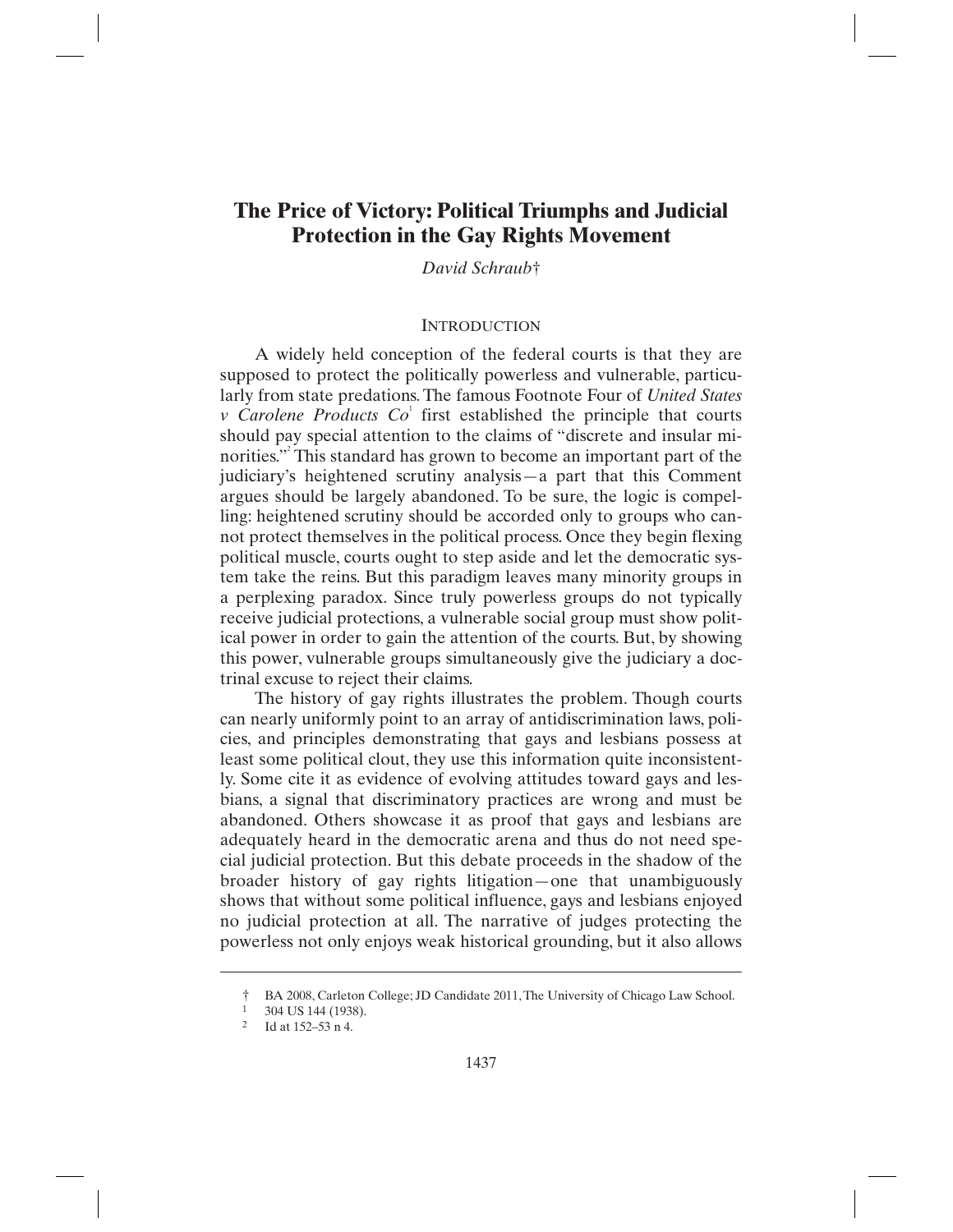unsympathetic judges to justify demanding absolute political powerlessness as a prerequisite for judicial protection, which ensures that disfavored groups such as gays never receive judicial solicitude.

Drawing on this analysis, this Comment asserts that the Equal Protection Clause should not focus on the relative political power of the disfavored group. Fundamentally, the wrong that increased judicial scrutiny is supposed to rectify is not measured by some baseline "proper" level of political power. Rather, courts should provide special protection to certain groups to check against prejudicial or stereotyped treatment, demonstrations of animus that ought not be tolerated in a liberal society. The ability to secure passage of a few antidiscrimination provisions, or other high-profile political victories, does not in itself demonstrate that this prejudice is no longer salient. Focusing on the existence of animus, rather than power, better matches both the reasoning behind why courts are willing to intervene in the democratic process, as well as the actual mechanics governing when courts have launched such interventions.

This Comment proceeds in four parts. Part I provides an outline of the scrutiny-based analysis the Supreme Court and many states apply to civil rights claims. Courts nominally apply some form of raised scrutiny (compared to the baseline rational basis test) to classifications disadvantaging certain vulnerable groups. In at least the formal doctrinal structure of these tests, the relative political power of the group in question, along with a historical analysis of the discrimination it faces, is an important consideration. Part II briefly sketches the history of the gay rights legal movement from the late 1960s through *Lawrence v Texas*. 3 Though the judiciary has slowly shown itself more and more willing to defend gay rights over the past four decades, this has occurred synchronously with *increased* political influence by gays and lesbians, contrary to the traditional story of judicial protection.

These two Parts lay the groundwork for Part III, which explores how courts, particularly state courts hearing gay marriage cases, have determined whether sexual-orientation classifications should receive heightened scrutiny. The particular focus is on the variable of gay and lesbian political power. Some states have used the presence of state antidiscrimination measures as proof that gays and lesbians are sufficiently protected by the political process and do not need special judicial protection. Others have cited similar laws as indications that such discrimination is no longer tolerable in an egalitarian society.

Finally, Part IV argues that the inconsistent application of political power as a relevant variable in triggering heightened scrutiny implies

<sup>3 539</sup> US 558 (2003).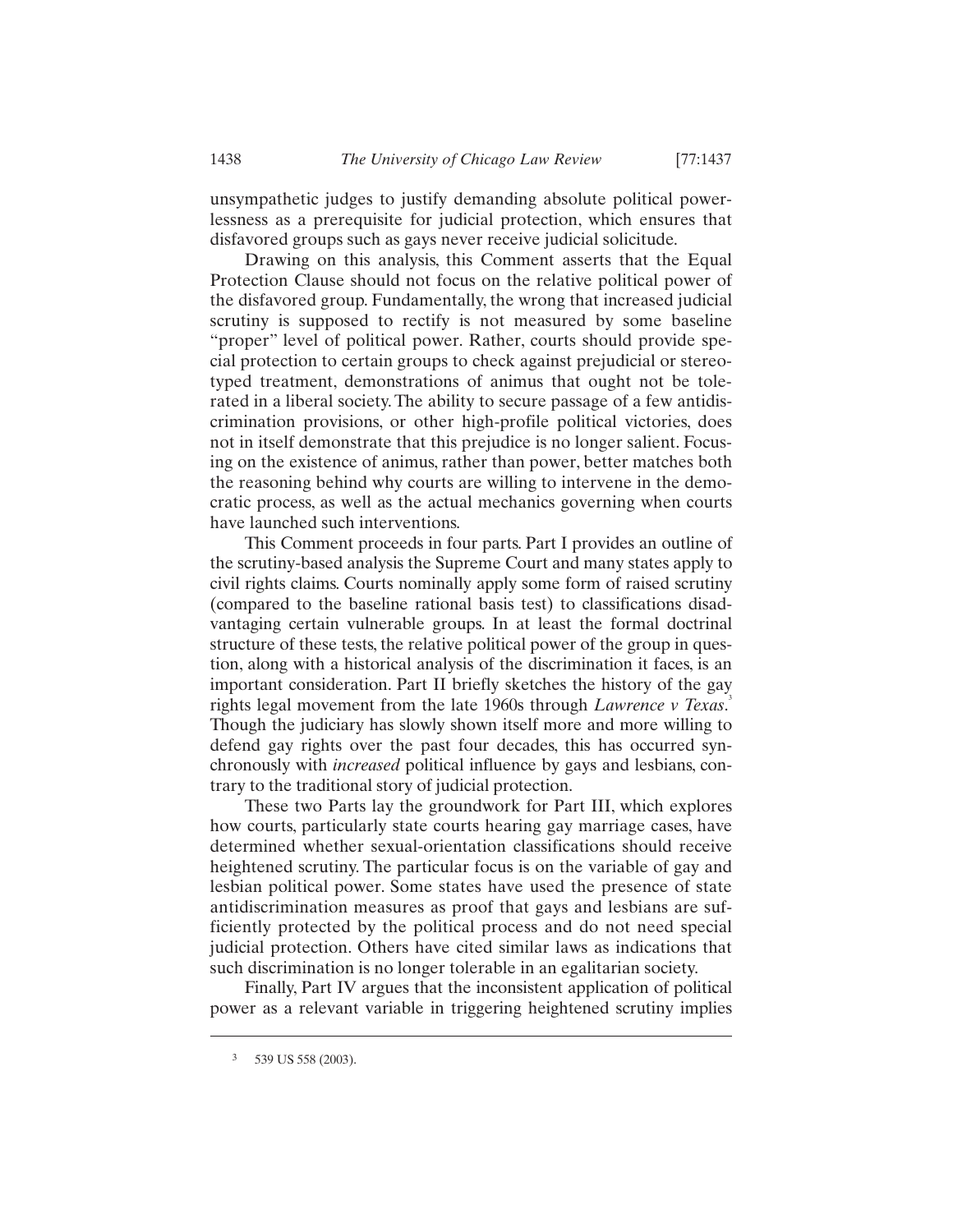that it should no longer be an effective precondition for attaining additional judicial protection.<sup>4</sup> The history of the gay rights movement, as well as other civil rights endeavors, demonstrates not only that political power historically has played little, if any, role in the judiciary's *actual* application of heightened scrutiny, but also that judicial bodies will generally not entertain claims by the politically powerless. Thus, political power analysis is at best a vestigial factor, and at worst a mask for hostile decisions by unsympathetic judges. The courts would be better served to look at the presence and salience of social animus directed against the group as the primary justification for additional protective measures.

## I. POLITICAL POWER AND FOURTEENTH AMENDMENT DOCTRINE

There are two primary ways courts apply the Fourteenth Amendment to protect disfavored groups from hostile legislation. First, some "suspect" or "quasi-suspect" groups are afforded heightened scrutiny, whereby courts look more closely at legislation appearing to target or disadvantage them. Second, courts also demand strong rationales for legislation that burdens so-called fundamental rights. Both forms of protection matter for gays and lesbians. For example, a court might strike down laws prohibiting gay marriage by reasoning that they discriminate against gays as a class, or that they burden the fundamental right to marry. This Part outlines the criteria for becoming a suspect or quasi-suspect group or class, or for registering a right as fundamental. It then proceeds to overview the tests courts apply when faced with legislation burdening such groups or rights. The upshot is that the relative political influence of a group is, formally speaking, a disadvantage when seeking to attain suspect classification, but an advantage when trying to make claims under the ambit of "fundamental rights." As later sections show, however, this description of the formal doctrine does not capture the actual history of judicial behavior with regard to gay rights claimants.

## A. Suspect Classes

 $\overline{a}$ 

The criteria for becoming a suspect class, and thus being a candidate for intermediate or strict scrutiny, remain in flux. What is clear is that on a formal doctrinal level, courts determining whether a given class ought to receive some form of enhanced scrutiny are supposed to

<sup>4</sup> To be sure, if a particularly far-sighted court did wish to provide such protections to the truly marginalized, this author would have no objection. Given, however, that this sort of judicial behavior has been historically infrequent, the doctrine should not take powerlessness as a threshold condition for securing judicial protection. See notes 169–82 and accompanying text.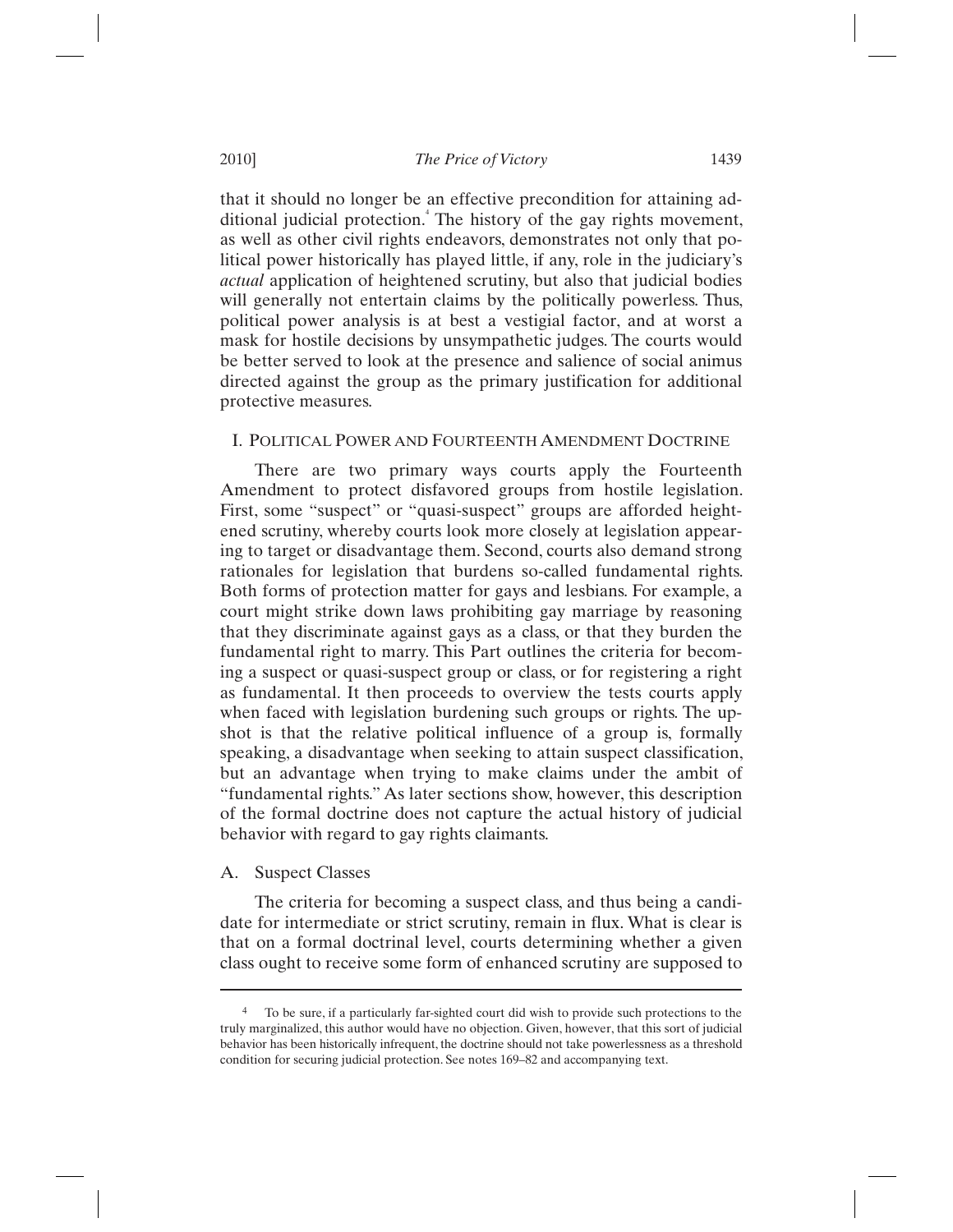take account of that group's relative political power. This concern can be traced to *Carolene Products*'s Footnote Four, which worried that "discrete and insular minorities" may face "prejudice" tending to "seriously curtail the operation of those political processes ordinarily to be relied upon to protect minorities."

The Supreme Court first attempted to lay out a comprehensive standard for attaining suspect classification in *San Antonio Independ*ent School District v Rodriguez. Turning back an effort to declare poverty a suspect class, the Court listed the "traditional indicia of suspectness" as including whether the group was "saddled with such disabilities, or subjected to such a history of purposeful unequal treatment, *or relegated to such a position of political powerlessness* as to command extraordinary protection from the majoritarian political process." Three years later, in *Massachusetts Board of Retirement v Murgia*, <sup>\*</sup> the Court added an additional factor to the *Rodriguez* list: whether the group members have been "subjected to unique disabilities on the basis of stereotyped characteristics not truly indicative of their abilities [to contribute meaningfully to society]."9 Another case, *Lyng v Castillo*,<sup> $\text{10}$ </sup> indicated that the courts should also consider whether the group members possess "obvious, immutable, or distinguishing characteristics that define them as a discrete group." $\cdot$ 

Finally, lurking in the background of this doctrinal analysis is the plurality opinion in *Frontiero v Richardson*.<sup>12</sup> When *Craig v Boren*<sup>13</sup> established a new standard of heightened review for sex-based classifications,<sup>14</sup> it asserted that *Frontiero*, and its predecessor, *Reed v Reed*,<sup>15</sup> had already established that the Constitution demanded scrutiny of

 $\overline{a}$ 

11 Id at 638 (declining suspect or quasi-suspect review to a classification distinguishing between close and more distant relatives, disadvantaging the former, because "[a]s a historical matter," close relatives "have not been subjected to discrimination; they do not exhibit obvious, immutable, or distinguishing characteristics that define them as a discrete group; and they are not a minority or politically powerless").<br><sup>12</sup> 411 US 677 (1973).

13 429 US 190 (1976).

<sup>5 304</sup> US at 152–53 n 4.

<sup>6 411</sup> US 1 (1973).

<sup>7</sup> Id at 28 (emphasis added).

<sup>8 427</sup> US 307 (1976).

<sup>9</sup> Id at 313 (declining to recognize age as a suspect classification). See also *Frontiero v Richardson*, 411 US 677, 686–87 (1973) (plurality) (asserting that sex-based classifications ought to receive strict scrutiny because the category "frequently bears no relation to ability to perform or contribute to society").

<sup>10 477</sup> US 635 (1986).

<sup>14</sup> See text accompanying notes 47–51.

<sup>15 404</sup> US 71 (1971) (striking down an Idaho law granting automatic preference to men over equally qualified women in the administration of estates).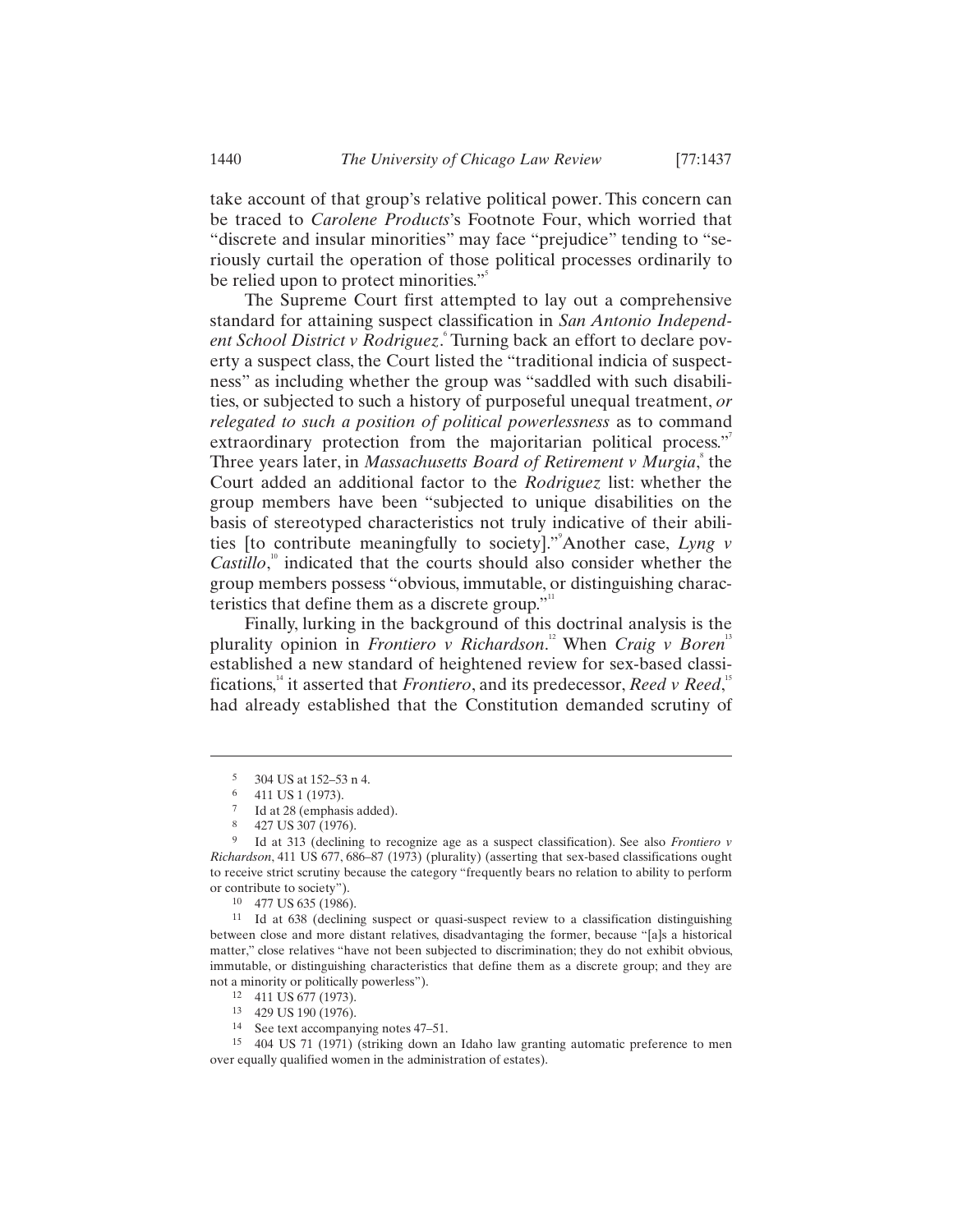sex classifications at some level beyond rational basis review.<sup>16</sup> Because of *Frontiero*'s important role in laying this foundation, it has been read into the line of cases providing guidance as to which classifications deserve some form of heightened judicial scrutiny.<sup>17</sup> *Frontiero*, like *Lyng*, took notice of the immutability of the characteristic in question as an important part of the heightened scrutiny analysis.<sup>18</sup> It also took notice of the discrimination women faced in the democratic process, observing that "women still face pervasive, although at times more subtle, discrimination in our educational institutions, in the job market and, perhaps most conspicuously, in the political arena."<sup>19</sup>

In sum, all four of the key cases—*Rodriguez*, *Murgia*, *Lyng*, and *Frontiero*—identify a history of discrimination and prejudice, and some degree of political powerlessness, as factors courts should take account of when determining whether suspect classification is appropriate. In addition, *Murgia* and *Frontiero* took special notice of a particular type of discrimination: that which manifests itself via stereotyping unreflective of the group's true abilities. Meanwhile, *Lyng* and *Frontiero* also addressed the immutability of the characteristic in question. Teasing out the precise contours of what entitles a group to additional scrutiny is beyond the scope of this Comment. What matters is that, as a formal doctrinal concern, political power and its counterpart—a history of discrimination and prejudicial treatment—are important factors to be considered.

## B. Fundamental Rights

Related to, but distinct from, scrutiny-based analysis is the Court's treatment of so-called "fundamental rights."<sup>20</sup> A right does not necessarily require explicit constitutional articulation in order to attain

<sup>16</sup> See *Craig*, 429 US at 197–98.

<sup>17</sup> See, for example, *Conaway v Deane*, 932 A2d 571, 606 & n 39 (Md 2007) (citing *Frontiero* in delineating the "indicia of suspect or quasi-suspect classes that have been used in Supreme Court cases to determine whether a legislative classification warrants a more exacting constitutional analysis than that provided by rational basis review"); *Baehr v Lewin*, 852 P2d 44, 66 (Hawaii 1993) ("Of the decisions of the United States Supreme Court cited [in a prior case determining the scope of Hawaii's equal protection clause,] *Frontiero v. Richardson* was by far the most significant.").

<sup>18</sup> See *Frontiero*, 411 US at 686.

 $\frac{19}{20}$  Id.

<sup>20</sup> In *Corfield v Coryell*, 6 F Cases 546 (CC ED Pa 1823), Justice Bushrod Washington discussed those rights he deemed "in their nature, fundamental," including the right of free passage through the states, the right to petition the courts, and the right to obtain property. Id at 551. Although his discussion was framed with reference to the Privileges and Immunities Clause, US Const Art IV, § 2, cl 1, the evisceration of this clause in the *Slaughter-House Cases*, 83 US (16 Wall) 36 (1873), pushed fundamental rights jurisprudence into the purview of the Due Process Clause, US Const Amend XIV, § 1.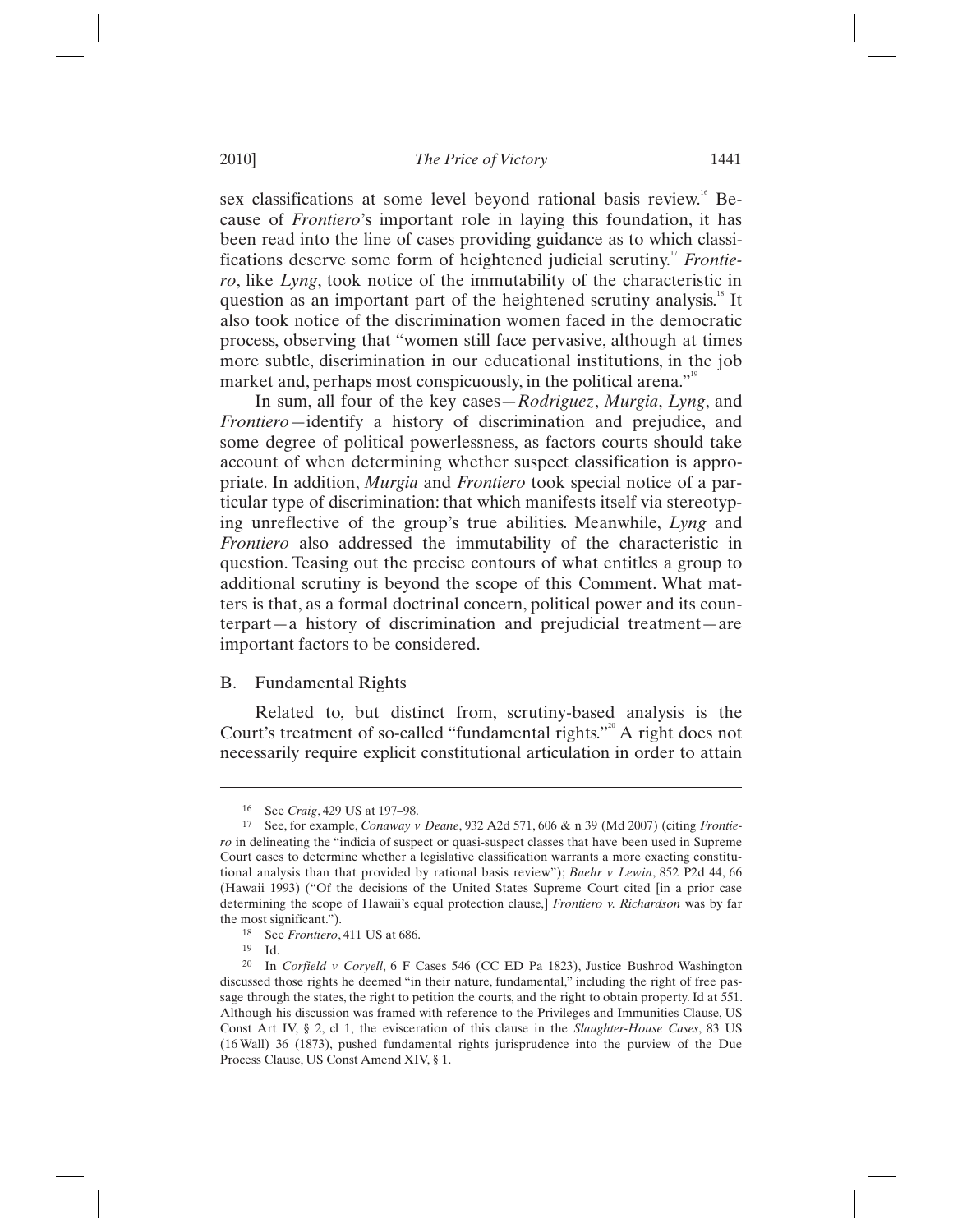fundamental status.<sup>21</sup> Instead, the Court has given two indications of what qualities a rights claim must possess in order to be considered fundamental. In *Palko v Connecticut*,<sup>2</sup> the Court described fundamental rights as those "implicit in the concept of ordered liberty,"<sup>23</sup> while in *Moore v City of East Cleveland*,<sup>24</sup> fundamental rights were those "deeply rooted in this Nation's history and tradition."<sup>25</sup> Both of these articulations, but particularly the latter, give preference to those rights that have enjoyed substantial political vibrancy across the nation's history.<sup>26</sup>

A critical point of contention in fundamental rights analysis is the level of abstraction to apply. So, for example, in *Bowers v Hardwick*,<sup>27</sup> the majority of the Court described the question as whether there is a "constitutional right of homosexuals to engage in acts of sodomy."<sup>28</sup> In response, Justice Harry Blackmun's dissenting opinion began by stating: "This case is no more about 'a fundamental right to engage in homosexual sodomy' . . . than *Stanley v. Georgia* was about a fundamental right to watch obscene movies, or *Katz v. United States* was about a fundamental right to place interstate bets from a telephone booth." $^{29}$ Similarly, although the right to marry is well established as a fundamental right, $3<sup>0</sup>$  there is sharp disagreement about whether this subsumes gay marriage, or whether gay marriage must separately satisfy the *Palko* or *Moore* tests.<sup>31</sup>

Notably, this blurs the line between the group-based protections discussed earlier<sup>32</sup> and the rights-based analysis addressed here. On the one hand, if "gay marriage" is a separate right from "marriage," then the alleged fundamental right itself is group based. So for a group-based

<sup>21</sup> See, for example, *Pierce v Society of Sisters*, 268 US 510, 536 (1925) (holding unconstitutional a law prohibiting private schooling); *Meyer v Nebraska*, 262 US 390, 402–03 (1923) (holding unconstitutional a law prohibiting the teaching of a foreign language).

<sup>22 302</sup> US 319 (1937).

<sup>23</sup> Id at 325.

<sup>24 431</sup> US 494 (1977).

<sup>25</sup> Id at 503.

<sup>&</sup>lt;sup>26</sup> See text accompanying notes  $100-03$ .<br>27 478 US 186 (1986) overruled by *Law*.

<sup>27 478</sup> US 186 (1986), overruled by *Lawrence*, 539 US at 578 (2003).

Id at 191 (upholding a Georgia sodomy statute as constitutional).

<sup>&</sup>lt;sup>29</sup> Id at 199 (Blackmun dissenting) (concluding instead that the case was about "the right to be left alone"), citing *Stanley v Georgia*, 394 US 557 (1969); *Katz v United States*, 389 US 347 (1967).

<sup>30</sup> See *Zablocki v Redhail*, 434 US 374, 384 (1978) (holding that "the right to marry is part of the fundamental 'right of privacy' implicit in the Fourteenth Amendment's Due Process Clause").

<sup>31</sup> Compare *Goodridge v Department of Public Health*, 798 NE2d 941, 957 (Mass 2003) (analyzing the state's prohibition of gay marriage as in potential conflict with the right to marry) with *Lewis v Harris*, 908 A2d 196, 208 (NJ 2006) ("[T]he liberty interest at stake is not some undifferentiated, abstract right to marriage, but rather the right of people of the same sex to marry. Thus, we are concerned only with the question of whether the right to same-sex marriage is deeply rooted in this State's history and its people's collective conscience."). 32 See Part I.A.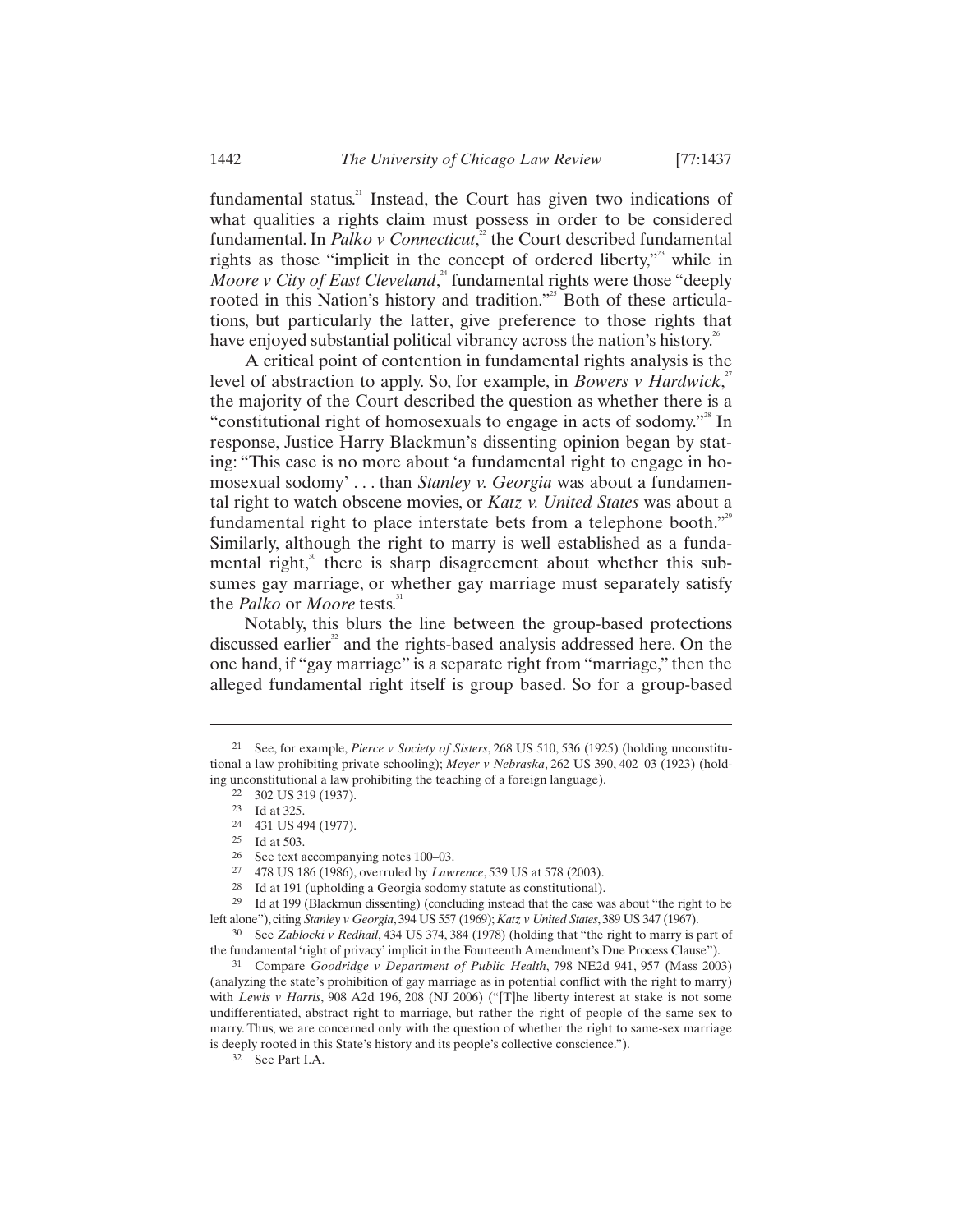right to meet the hurdles posed by *Moore* or *Palko*, the group in question must have clearly achieved substantial social integration and influence. On the other hand, fundamental rights analysis is not typically associated with group-based protections; the default orientation courts take when addressing such claims is to look at the scrutiny-based analysis outlined above, which looks for vulnerability, not authority.

These two positions operate at cross purposes: scrutiny analysis tells courts to intervene on behalf of the politically powerless and let the powerful hash things out in the legislature, while fundamental rights analysis protects those strong enough to leave an imprint on America's traditions and moral fiber, excluding more marginal actors. Ideally, this would result in a seamless web of protection, with fundamental rights analysis picking up where equal protection leaves off. But the combination works both ways—unsympathetic judges can as easily deploy each framework's respective rationales for *declining* protection as they could reach for the reasons to extend it. The result, as shown in Part III, is a fatal indeterminacy—one that has become quite apparent as the gay rights movement has progressed.

## C. The Tests

 $\overline{a}$ 

Most legislative classifications reviewed under the Fourteenth Amendment's Equal Protection Clause are subject to what is known as rational basis review. $\overline{3}$  This is the baseline of review—the application of a higher standard is the exception.<sup>34</sup> For legislation to meet this threshold, the court must find merely that the classification at issue is "rationally related" to a "legitimate governmental interest."<sup>35</sup> Moreover, these purposes can be entirely hypothetical—there is no need for the legislature to show that it actually had any legitimate interest in mind. Instead, the burden is on the plaintiff to rebut any and all possible rationales for the challenged legislation.<sup>36</sup> Consequently, some have argued that "[t]his technique of rational basis review can be so deferential as to amount to no review at all. Any statute could survive a review that freely hypothesizes purpose and does not insist that there

<sup>33</sup> See, for example, *Minnesota v Clover Leaf Creamery Co*, 449 US 456, 461 (1981) (applying "the familiar 'rational basis' test").

<sup>34</sup> See *City of New Orleans v Dukes*, 427 US 297, 303 (1976) ("Unless a classification trammels fundamental personal rights or is drawn upon inherently suspect distinctions such as race, religion, or alienage, our decisions presume the constitutionality of the statutory discriminations and require only that the classification challenged be rationally related to a legitimate state interest.").

<sup>35</sup> See, for example, *Romer v Evans*, 517 US 620, 631–32 (1996); *City of Cleburne v Cleburne Living Center*, 473 US 432, 446 (1985).

<sup>36</sup> See, for example, *FCC v Beach Communications*, 508 US 307, 315 (1993); *United States Railroad Retirement Board v Fritz*, 449 US 166, 179 (1980) ("[W]here ... there are plausible reasons for Congress' action, our inquiry is at an end.").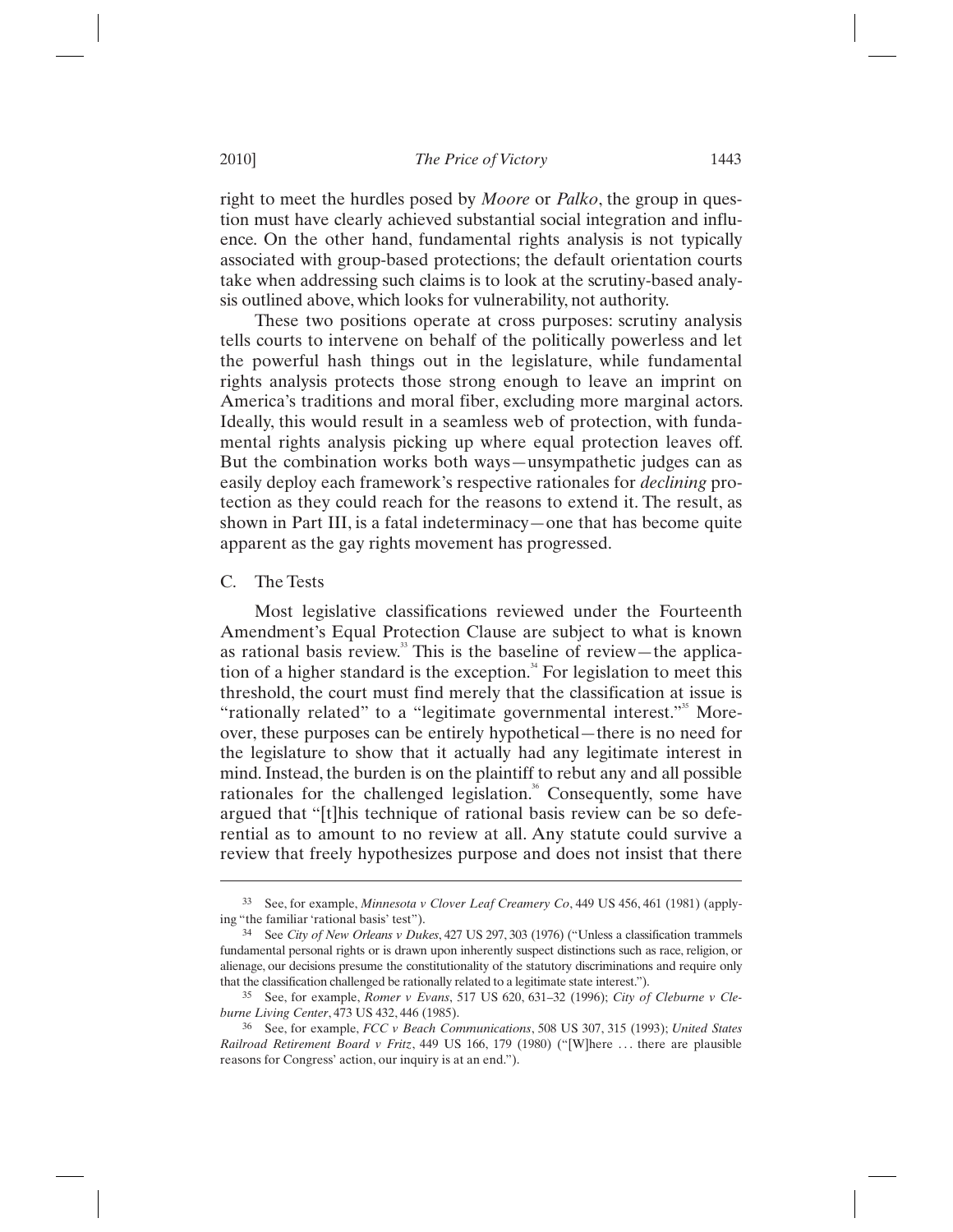be any connection in fact between a classification and such a hypothesized purpose."

In certain special cases, however, courts will employ tests more stringent than rational basis review. The Supreme Court has developed two levels of increased scrutiny beyond the rational basis test for certain types of suspect classifications: "strict scrutiny," and "heightened" or "intermediate" scrutiny.<sup>38</sup>

While *Carolene Products* implied that some form of enhanced scrutiny would be available to politically marginal groups, $\frac{3}{2}$  strict scrutiny's particular origins lie in *Korematsu v United States*<sup>40</sup>—the Japanese internment case. Although the Supreme Court eventually upheld the confinement of Japanese citizens in relocation camps, the Court also declared that "all legal restrictions which curtail the civil rights of a single racial group are immediately suspect. . . . [C]ourts must subject them to the most rigid scrutiny."41 Today, what is now known as strict scrutiny applies "when a statute classifies by race, alienage, or national origin. These factors are so seldom relevant to [achieving] any legitimate state interest that laws grounded in such considerations are deemed to reflect prejudice and antipathy—[that] the burdened class [is] not as worthy or deserving as others.<sup>"\*</sup> Furthermore, if a law or policy burdens a right ranked as fundamental, it is subjected to this same strict scrutiny.<sup>4</sup>

Legislation that is targeted under strict scrutiny analysis must be "narrowly tailored to serve a compelling governmental interest."<sup>44</sup> This is a tremendously difficult hurdle to surmount—placing it on the opposite pole of the highly deferential rational basis review. If rational basis review virtually never results in judicial invalidation of a democratic decision,<sup>45</sup> strict scrutiny has famously been labeled "strict' in theory and fatal in fact."<sup>46</sup>

-

<sup>37</sup> Robert C. Farrell, *Successful Rational Basis Claims in the Supreme Court from the 1971 Term through* Romer v. Evans, 32 Ind L Rev 357, 359 (1999).

<sup>38</sup> See *United States v Virginia*, 518 US 515, 567 (Scalia dissenting) (noting the three extant equal protection tests: "'rational basis' scrutiny, intermediate scrutiny, [and] strict scrutiny").

<sup>39</sup> See 304 US at 152–53 n 4.

<sup>40 323</sup> US 214 (1943).

<sup>41</sup> Id at 216.

<sup>42</sup> *Cleburne*, 473 US at 440.

<sup>43</sup> *Dukes*, 427 US at 303.

<sup>&</sup>lt;sup>45</sup> See Farrell, 32 Ind L Rev at 357 (cited in note 37) (observing that rational basis invalidations "are sufficiently rare to stand out as unusual, but they do exist").

<sup>46</sup> Gerald Gunther, *The Supreme Court, 1971 Term—Foreword: In Search of Evolving Doctrine on a Changing Court: A Model for a Newer Equal Protection*, 86 Harv L Rev 1, 8 (1972). The Supreme Court denies this is the case, *Adarand Constructors, Inc v Pena*, 515 US 200, 237 (1995) (seeking to "dispel the notion that strict scrutiny is 'strict in theory, but fatal in fact'"), but after *Korematsu* the Court did not actually uphold a policy under strict scrutiny for another sixty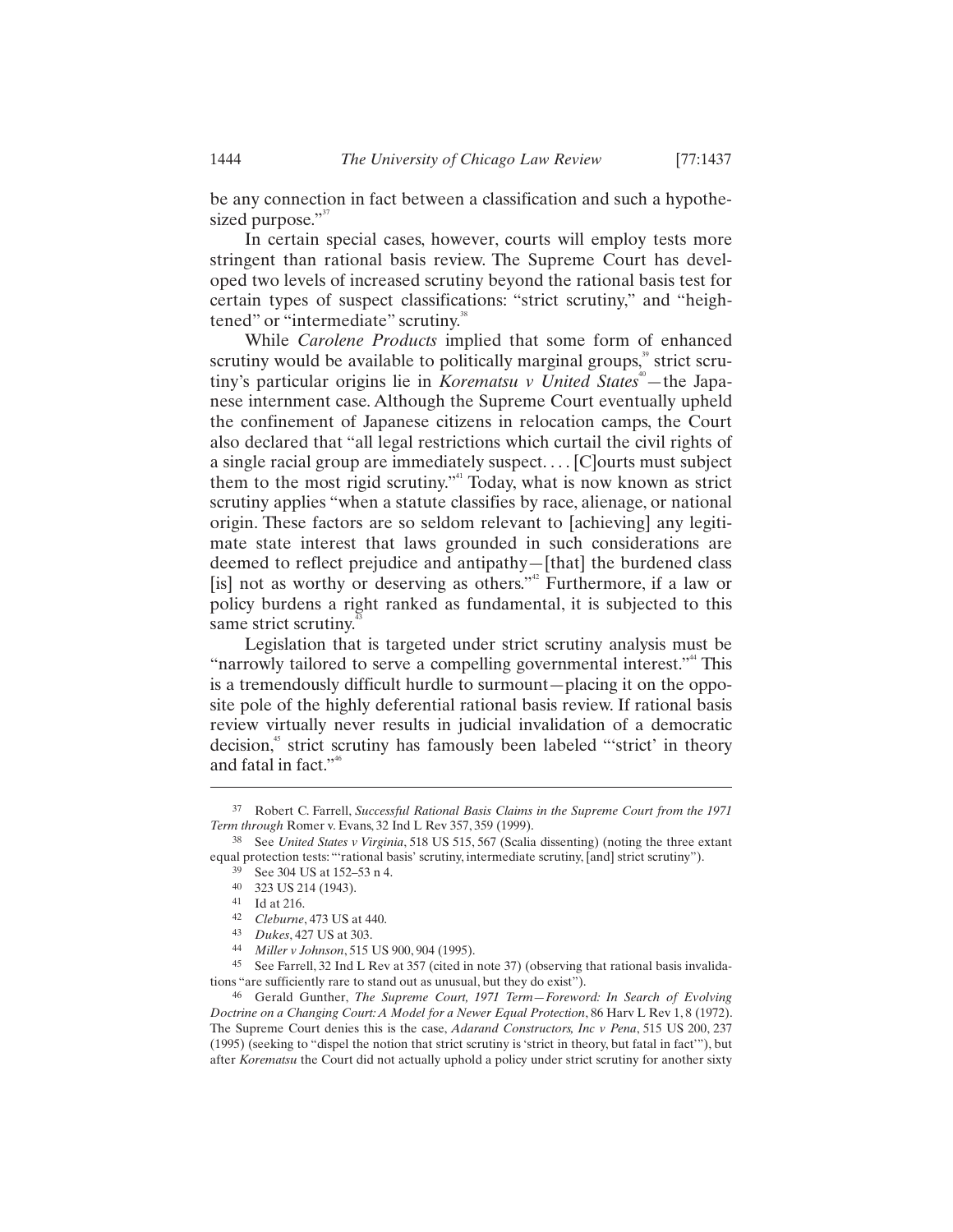Between strict scrutiny and rational basis lies what is known as "intermediate" or "heightened" scrutiny. $\overline{a}$ " This test was first established and applied to sex classifications in *Craig*,<sup>48</sup> and sex still remains its prototypical application.<sup>49</sup> The language of this test has varied somewhat from case to case,<sup>50</sup> but its original formulation in *Craig* stated that sex-based classifications "must serve important governmental objectives and must be substantially related to achievement of those objectives."<sup>51</sup>

\* \* \*

The decision about which level of scrutiny a Fourteenth Amendment claim should receive is intricately connected to the issue of the relevant group's political power. Officially, judicial scrutiny toward fundamental rights claims should increase in direct proportion to political power, while in equal protection contexts, the relationship should be inverted. This disjuncture could result in continuous and comprehensive coverage, as each element would act to fill the gaps of the other. Unfortunately, as will be explored below, the effect is often quite the opposite. Few courts are actually willing to protect the politically marginal. Yet once those groups begin emerging from the fringes of society, judges are eager to use that fact to justify continued nonintervention.

49 Though it has been used in other contexts. See, for example, *Trimble v Gordon*, 430 US 762, 769 (1976) (applying intermediate scrutiny to classifications concerning illegitimate children).

years, until *Grutter v Bollinger*, 539 US 306, 326–27 (2003) (upholding the University of Michigan's use of race in law school admissions decisions).

<sup>47</sup> The doctrine was introduced in *Craig*, 429 US at 197–99 (striking down an Oklahoma statute allowing women to buy "near-beer" at age eighteen, but men at age twenty-one); the term "intermediate" itself appears in Justice William Rehnquist's dissent. Id at 218 (Rehnquist dissenting).

<sup>48</sup> See id at 197 (majority). The *Craig* court simply asserted, without explaining, that sex classifications would henceforth receive a higher degree of review than present in the normal rational basis test. See id. This may be because the law at issue actually discriminated against men, not women, meaning that the normal factors that lead courts to apply higher scrutiny were not in play. See *Rodriguez*, 411 US at 28 (identifying "the traditional indicia of suspectness" as the class being "saddled with such disabilities, or subjected to such a history of purposeful unequal treatment, or relegated to such a position of political powerlessness as to command extraordinary protection from the majoritarian political process"). In *Frontiero*, when heightened scrutiny for women was first broached, the linkage to these factors was far more explicit. See text accompanying notes 12–19.

<sup>50</sup> See *Virginia*, 518 US at 531 (stating that the justification for a sex classification measured under intermediate scrutiny must be "exceedingly persuasive"); *Madsen v Women's Health Center*, 512 US 753, 791 (1994) (Scalia concurring in the judgment in part and dissenting in part) (criticizing a reformulation of the intermediate scrutiny language as establishing "intermediate-intermediate scrutiny"). See also Jay D. Wexler, *Defending the Middle Way: Intermediate Scrutiny as Judicial Minimalism*, 66 Geo Wash L Rev 298, 301 (1998) (observing that the intermediate scrutiny test and language have "been particularly vulnerable to manipulation by the Supreme Court").

<sup>51 429</sup> US at 197. See also *Cleburne*, 473 US at 441 (holding that a legislative classification reviewed under intermediate scrutiny must be "substantially related to a sufficiently important governmental interest").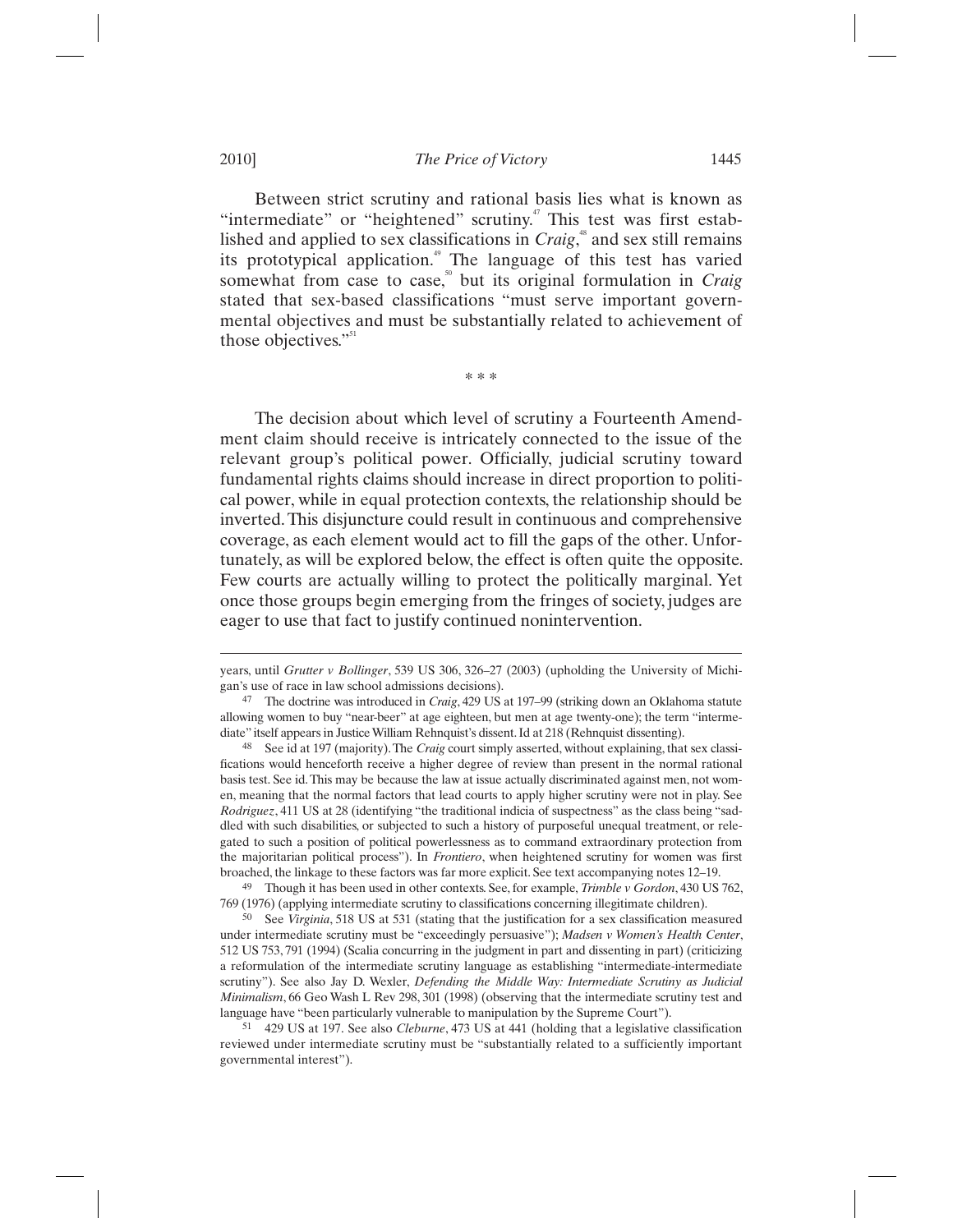## II. THE GAY RIGHTS LEGAL MOVEMENT

Shifting from a general account of the relevant Fourteenth Amendment doctrine, this Part overviews the recent history and progression of the American gay rights movement, from the early Stonewall riots era, through *Bowers v Hardwick*, and up to *Lawrence v Texas*. History demonstrates that courts largely did not protect the gay and lesbian community until after it began to gain political momentum.

#### A. The Stonewall Riots to *Bowers*

The gay rights movement is widely acknowledged to have begun in 1969, $\frac{3}{2}$  though sporadic efforts at normalizing the status of gays and lesbians—legally, socially, and medically—had occurred since the turn of the century.<sup>33</sup> 1969 is notable in the history of gay rights because of the Stonewall riots—three days of protests sparked by a police raid of a gay bar in New York.<sup>54</sup> The early efforts of the movement were largely not directed at the courts.<sup>55</sup> Instead, the movement scored its most important victory by convincing the American Psychiatric Association to remove homosexuality from its list of mental disorders.<sup>86</sup> An extremely early challenge to laws prohibiting gay marriage was casually dismissed by the Supreme Court in 1972, indicating that despite (or because of) its clearly marginal status, the judiciary was unwilling to adopt a proactive role in protecting the gay and lesbian community.<sup>5</sup>

-

<sup>52</sup> Joshua Kaplan, *Unmasking the Federal Marriage Amendment: The Status of Sexuality,* 6 Georgetown J Gender & L 105, 123–24 (2005) (noting that "1969 is widely recognized as the beginning of the gay rights movement," which was considered "relatively new to the national agenda").

<sup>53</sup> See Patricia A. Cain, *Litigating for Lesbian and Gay Rights: A Legal History*, 79 Va L Rev 1551, 1554–79 (1993) (outlining the state of the gay rights movement prior to the Stonewall riots). These efforts were largely unsuccessful. See, for example, *Boutilier v INS*, 387 US 118, 119 (1967) (affirming a policy of blanket immigration exclusion of homosexuals, holding that the INS correctly deduced congressional intent by treating homosexuals as possessing a "psychopathic personality").

<sup>54</sup> See Cain, 79 Va L Rev at 1580 (cited in note 53) (noting that what was "unusual" about this particular raid was that the patrons "resisted police harassment").<br>
<sup>55</sup> Id at 1582.<br>
<sup>56</sup> Id.

Id.

<sup>57</sup> See *Baker v Nelson*, 409 US 810, 810 (1972). The totality of the Court's opinion was contained in a single sentence: "Appeal from Sup. Ct. Minn. dismissed for want of substantial federal question." Id. The opinion of the Minnesota Supreme Court went into at least a little more detail on the issue, but could hardly be held up as an exemplar of deep legal analysis. The court rejected the notion that there was a "fundamental right" to gay marriage, citing, among other sources, the book of Genesis to show the importance of preserving the traditional family unit, which did not include gay couples. *Baker v Nelson*, 191 NW2d 185, 186–87 (Minn 1971). On the equal protection claim, the court appealed to little more than "common sense" in asserting that heterosexist restrictions on marriage did not offend the Constitution. Id at 187. It is apparent and notable that both prongs of this analysis relied heavily, if implicitly, on the marginal nature of gay rights claims at the time.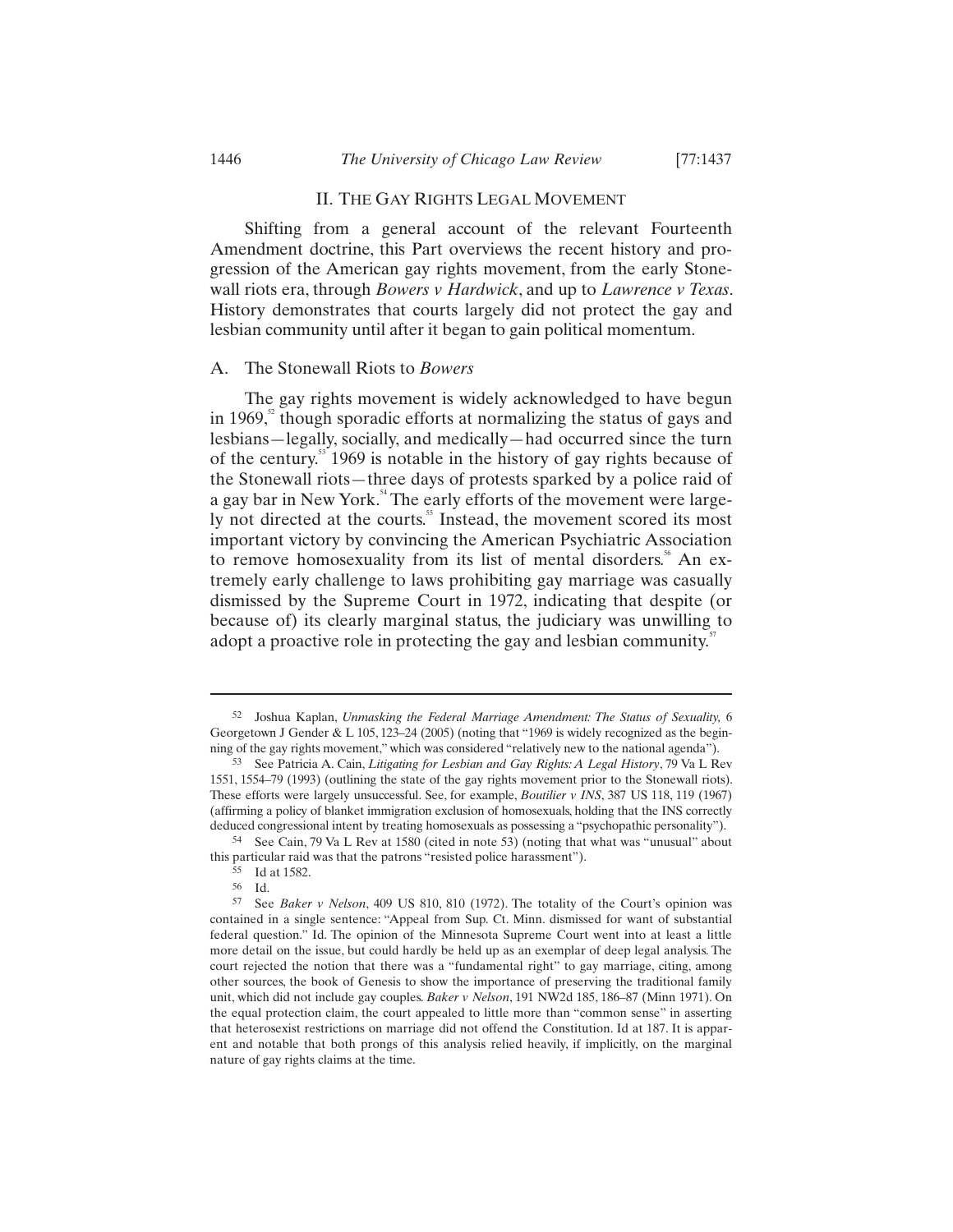In 1985, the gay rights movement seemingly took a major stride forward when, for the first time, a justice of the Supreme Court indicated that gay individuals may qualify for suspect status. Dissenting from the denial of certiorari in *Rowland v Mad River Local School*  District,<sup>58</sup> which concerned a school district's decision to dismiss a bisexual teacher solely on the basis of her disclosure of her sexual orientation, Justice William Brennan wrote:

First, homosexuals constitute a significant and insular minority of this country's population. Because of the immediate and severe opprobrium often manifested against homosexuals once so identified publicly, members of this group are *particularly powerless to pursue their rights openly* in the political arena. Moreover, homosexuals have historically been the object of pernicious and sustained hostility, and it is fair to say that discrimination against homosexuals is "likely . . . to reflect deep-seated prejudice rather than . . . rationality." State action taken against members of such groups based simply on their status as members of the group traditionally has been subjected to strict, or at least heightened, scrutiny by this Court.<sup>59</sup>

Justice Brennan concluded by stating that the rights of gay, lesbian, and bisexual Americans were "an issue that cannot any longer be ignored."<sup>60</sup> At that time, there was no question that the prevailing attitude toward gays and lesbians remained "one of strong disapproval, frequent ostracism, social and legal discrimination, and at times ferocious punishment."<sup>61</sup>

## B. *Bowers v Hardwick*

In 1986, one year after *Rowland*, the court took up Justice Brennan's invitation and decided *Bowers v Hardwick*, a challenge to a Georgia statute prohibiting sodomy.<sup>62</sup> In a 5-4 decision, the Supreme Court reversed the Eleventh Circuit and upheld the law.<sup>63</sup> In doing so,

<sup>58 470</sup> US 1009 (1985) (denying certiorari).

<sup>59</sup> Id at 1014 (Brennan dissenting from denial of certiorari) (emphasis added).

<sup>%</sup> Id at 1018.<br> $61$  Richard A. Posner, *Sex and Reason* 291 (Harvard 1992).

<sup>&</sup>lt;sup>62</sup> Although the Georgia law was technically written without regard to the orientation of the participants, see *Bowers*, 478 US at 188 n 1, the Court dismissed a claim by two heterosexual plaintiffs, writing that "[t]he only claim properly before the Court . . . is Hardwick's challenge to the Georgia statute as applied to consensual homosexual sodomy. We express no opinion on the constitutionality of the Georgia statute as applied to other acts of sodomy." Id at 188 n 2. Georgia, for its part, placed an "exclusive stress before this Court on its interest in prosecuting homosexual activity despite the gender-neutral terms of the statute." Id at 202 n 2 (Blackmun dissenting). 63 Id at 189 (majority).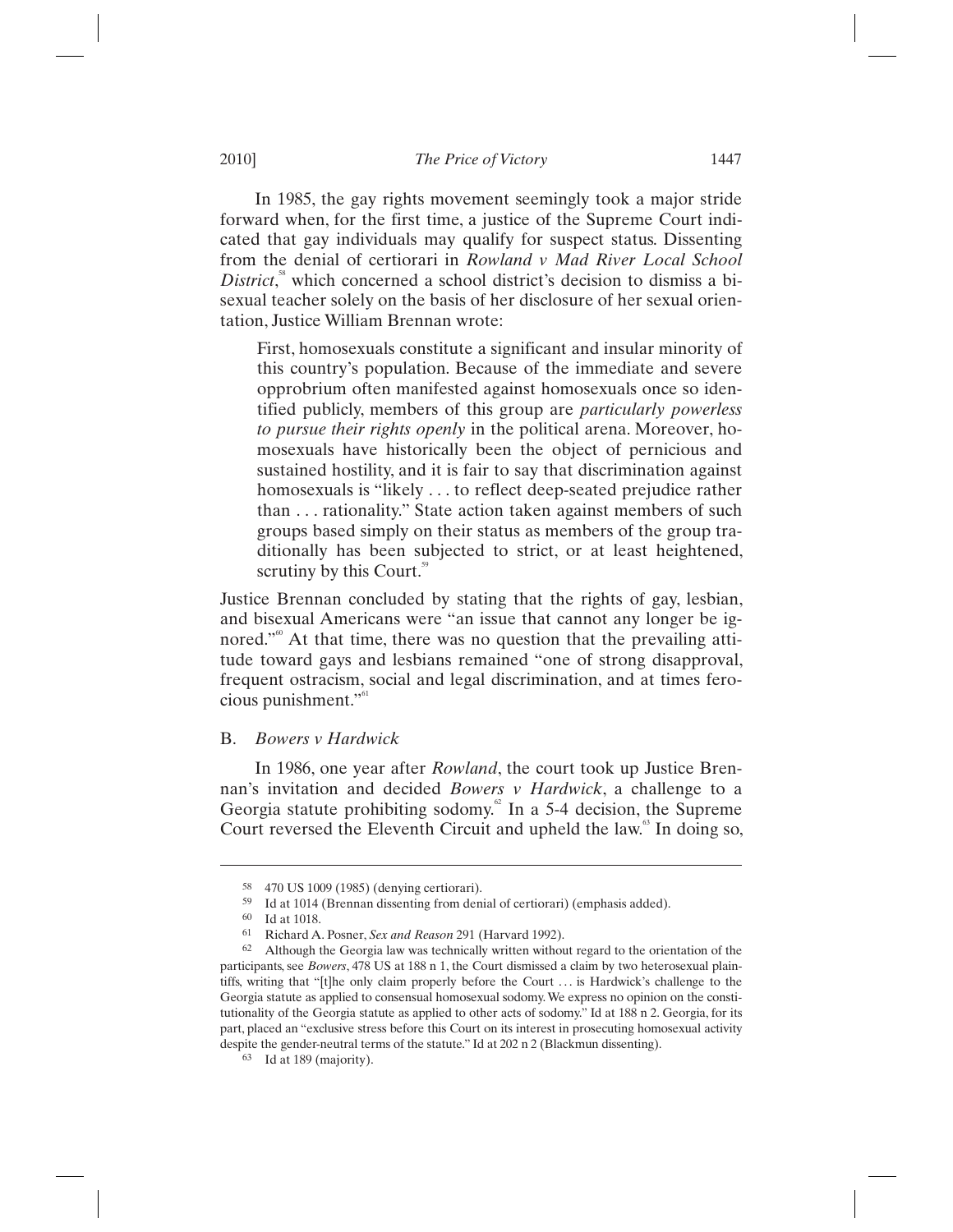the Court, through Justice Byron White, rejected the claim that its prior privacy case holdings "extend[] to homosexual sodomy."64 Indeed, the Court thought "it evident that none of the rights announced in those cases bears any resemblance to the claimed constitutional right of homosexuals to engage in acts of sodomy that is asserted in this case."65 The prohibition against homosexual conduct, Justice White argued, has "ancient roots" extending across the nation's history, rendering it a poor candidate for recognition as a fundamental right.<sup>66</sup> "Against this background, to claim that a right to engage in such conduct is 'deeply rooted in this Nation's history and tradition' or 'implicit in the concept of ordered liberty' is, at best, facetious."<sup>67</sup>

There is some argument that the *Bowers* decision may have politically benefited the gay rights movement by sparking its social mobilization.<sup>8</sup> In terms of immediate legal impact, however, it was disastrous. Though *Bowers* did not itself address whether gays and lesbians deserved additional class-based scrutiny, lower courts viewed the decision as effectively foreclosing the matter. As the DC Circuit explained in *Padula v Webster*:<sup>69</sup>

It would be quite anomolous [sic], on its face, to declare status defined by conduct that states may constitutionally criminalize as deserving of strict scrutiny under the equal protection clause. More importantly, in all those cases in which the Supreme Court has accorded suspect or quasi-suspect status to a class, the Court's holding was predicated on an unarticulated, but necessarily implicit, notion that it is plainly unjustifiable . . . to discriminate invidiously against the particular class.<sup>7</sup>

Other circuits agreed.<sup> $\pi$ </sup> If additional scrutiny is only warranted for groups who may not be legally discriminated against (a quite plausible claim),

-

70 Id at 103.

<sup>64</sup> Id at 190.

<sup>65</sup> Id at 190–91.

<sup>66</sup> *Bowers*, 478 US at 192. See also id at 192 n 5 (listing sodomy laws in effect as of 1791); id at 193 n 6 (listing sodomy laws in effect as of 1868).

<sup>67</sup> Id at 193, quoting *Moore*, 431 US at 503; *Palko*, 302 US at 325.

<sup>68</sup> See Michael J. Klarman, Brown v. Board of Education*: Facts and Political Correctness*, 80 Va L Rev 185, 188 (1994) ("I think it probable that *Bowers* was one of the more significant factors in mobilizing today's gay rights movement."). For more on how judicial decisions can mobilize legal losers, see Larry D. Kramer, *Popular Constitutionalism, circa 2004*, 92 Cal L Rev 959, 971 (2004) (conceding that even skeptics about judicial power believe that it has the ability to spark countermobilization); Mark A. Graber, *The Law Professor as a Populist*, 34 U Richmond L Rev 373, 403–04 (2000) (arguing that court decisions often aid political mobilization by granting an issue a national profile).

<sup>69 822</sup> F2d 97 (DC Cir 1987).

<sup>71</sup> See, for example, *Thomasson v Perry*, 80 F3d 915, 928 (4th Cir 1996) (arguing that there cannot be heightened scrutiny toward a group identified by its propensity to engage in proscribable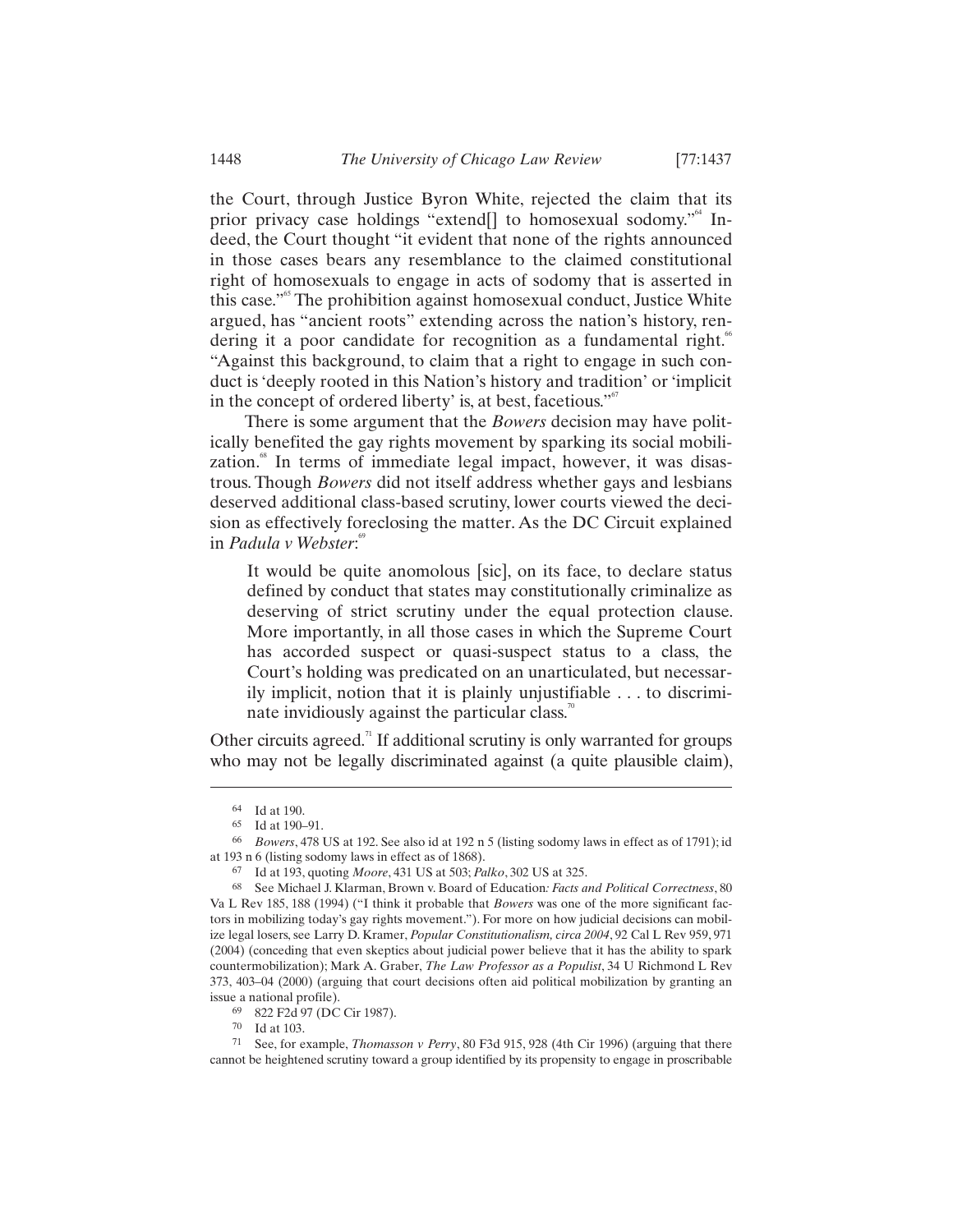then the Supreme Court affirming the states' right to proscribe homosexual conduct essentially precluded status-based protection as well.

#### C. The Turning Point: *Romer* and *Lawrence*

Transitioning into the 1990s, gay rights litigators began to see signs that their long string of defeats may have been coming to an end. In 1993, Hawaii held that restrictions on gay marriage constituted a sex classification and thus were subject to strict judicial scrutiny.<sup>2</sup> Like Justice Brennan's pronouncement in *Rowland*, it was a short-lived victory. The Hawaii legislature immediately passed a law criticizing the decision and reiterating state policy against allowing gay marriage, hoping that it would prompt the state supreme court to revisit its decision.<sup>4</sup> Gay marriage opponents, however, were initially defeated on the legislative floor when they tried to introduce a constitutional amendment formally overturning the decision.<sup>75</sup> "Alarm bells went off across the country, and within two weeks"<sup>6</sup> the United States Congress began considering, and quickly passed, the Defense of Marriage Act, which established the anti–gay marriage position as federal policy." A year later, Hawaii followed suit with its own amendment.<sup>8</sup> In terms of positive legal protection, gays and lesbians were objectively worse off than they were before.

*Romer v Evans*,<sup>79</sup> by contrast, was an unambiguous advance. Several Colorado towns municipalities, including Denver, Boulder, and Aspen, passed ordinances forbidding discrimination on the basis of sexual orientation.<sup>80</sup> These policies mobilized anti-gay forces in the state, who

behavior); *Equality Foundation v City of Cincinnati*, 54 F3d 261, 266 (6th Cir 1995) ("Since *Bowers*, every circuit court which has addressed the issue has decreed that homosexuals are entitled to no special constitutional protection, as either a suspect or a quasi-suspect class, because the conduct which places them in that class is not constitutionally protected.").

<sup>72</sup> *Baehr v Lewin*, 852 P2d 44, 68 (Hawaii 1993). The court did not strike down the law, instead remanding it to the lower court to see if it could "overcome the presumption that [the law] is unconstitutional by demonstrating that it furthers compelling state interests and is narrowly drawn to avoid unnecessary abridgments of constitutional rights." Id. 73 Hawaii Rev Stat § 572-1 (1993 & Supp 1994).

<sup>74</sup> See David Orgon Coolidge, *The Hawai'i Marriage Amendment: Its Origins, Meaning and Fate*, 22 U Hawaii L Rev 19, 29 n 36 (2000) (noting that the state court had responded to similar legislative prompting in the past).

<sup>75</sup> Id at 38 ("The failure of the proposed amendment was seen widely as presaging [a victory] for supporters of same-sex marriage.").<br>
76 Id.

<sup>77</sup> Defense of Marriage Act, Pub L No 104-199, 110 Stat 2419, 2419 (1996) (establishing that the federal government would recognize only opposite-sex marriage, and permitting states to deny recognition to same-sex marriages legally performed in other states).<br><sup>78</sup> Hawaii Const Art I, § 23 (granting the legislature the power to restrict marriage to op-

posite-sex couples).

<sup>79 517</sup> US 620 (1996).

<sup>80</sup> Id at 623–24.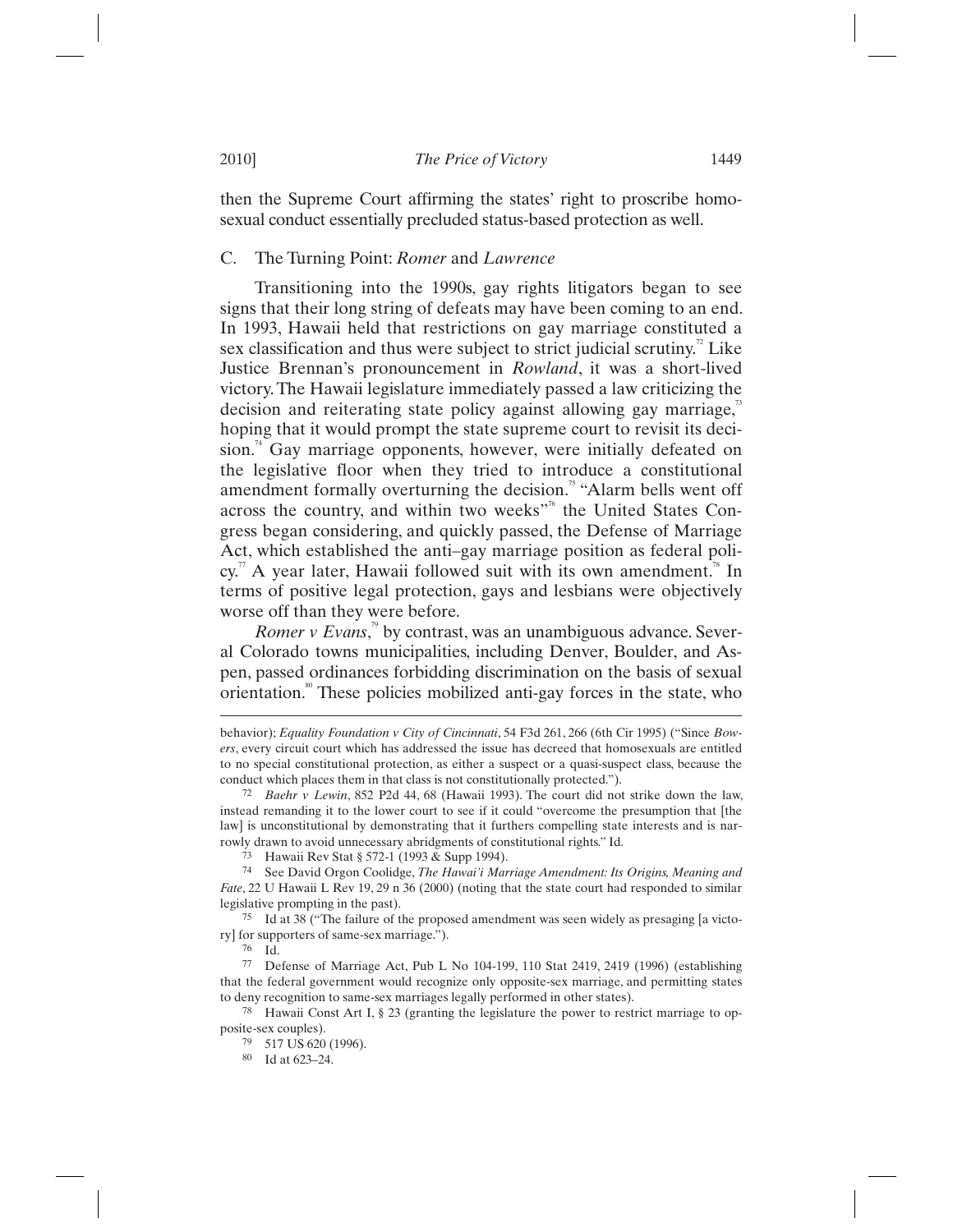were successful in securing passage of "Amendment 2."<sup>81</sup> Amendment 2 did more than overturn these statutes. Indeed, it established that

neither the State of Colorado, through any of its branches or departments, nor any of its agencies, political subdivisions, municipalities or school districts, shall enact, adopt or enforce any statute, regulation, ordinance or policy whereby homosexual, lesbian or bisexual orientation, conduct, practices or relationships shall constitute or otherwise be the basis of or entitle any person or class of persons to have or claim any minority status, quota preferences, protected status or claim of discrimination.<sup>82</sup>

The US Supreme Court invalidated the law. Recalling the familiar rational basis test—that legislation must be "rationally related" to a "legitimate" interest $\mathbf{S}^{\text{a}}$  —the Court held that the Colorado law met neither element.<sup>84</sup> "First, the amendment has the peculiar property of imposing a broad and undifferentiated disability on a single named group. . . . Second, its sheer breadth is so discontinuous with the reasons offered for it that the amendment seems inexplicable by anything but animus toward the class it affects."<sup>85</sup> Intriguingly, the court partially relied upon its observation that the discrimination at issue was "unprecedented in our jurisprudence."<sup>86</sup> The Court observed that "discriminations of an unusual character especially suggest careful consideration to determine whether they are obnoxious to the constitutional provision," indicating that had such restrictions been more prevalent, the law might have survived constitutional scrutiny.<sup>87</sup>

Gay rights opponents noted a change in the air and began justifying the discrimination as a rational response to rising gay political power. Justice Antonin Scalia, in dissent, characterized Amendment 2 as "a modest attempt by seemingly tolerant Coloradans to preserve traditional sexual mores against the efforts of a politically powerful minority to revise those mores through use of the laws."<sup>88</sup> Indeed, a significant portion of Justice Scalia's dissent was dedicated to surveying what he viewed as rising homosexual power in the democratic

<sup>81</sup> Id at 623.

<sup>82</sup> Colo Const Art II, § 30b, declared unconstitutional in *Romer*, 517 US at 635–36.

<sup>83</sup> See text accompanying note 35.

<sup>84</sup> See *Romer*, 517 US at 632 ("Amendment 2 fails, indeed defies, even this conventional [rational basis] inquiry.").

<sup>85</sup> Id.

<sup>86</sup> Id at 633.

<sup>87</sup> Id, quoting *Louisville Gas & Electric Co v Coleman*, 277 US 32, 37–38 (1928). 88 *Romer*, 517 US at 636 (Scalia dissenting).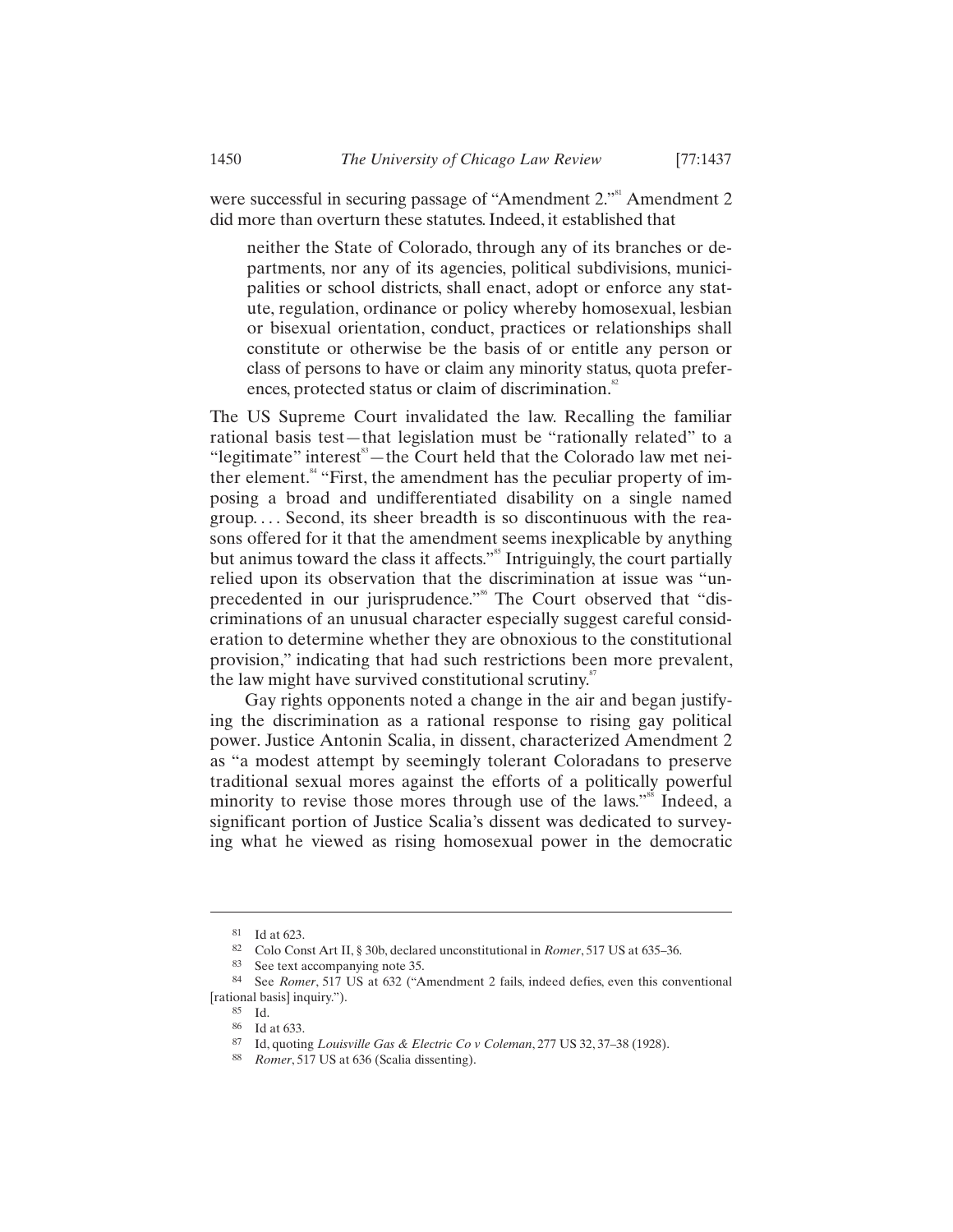arena.<sup>89</sup> He noted that Colorado was among the first states to repeal antisodomy laws, and justified Amendment 2 as an important mechanism for maintaining the "moral and social disapprobation of homosexuality" without the heavy hand of criminal sanction.<sup>90</sup> The legitimate goal of Amendment 2 was "to counter both the geographic concentration and the disproportionate political power of homosexuals."<sup>91</sup>

Both trends—the increase in gay political power, and its schizophrenic usage as a rationale to both extend and withhold further protections—continued in 2003 with *Lawrence v Texas*, which overturned *Bowers* and struck down laws prohibiting (homosexual or heterosexual) sodomy as inconsistent with the Due Process Clause.<sup>92</sup> It did so in stark terms: "*Bowers* was not correct when it was decided, and it is not correct today. It ought not to remain binding precedent. *Bowers v. Hardwick* should be and now is overruled."<sup>33</sup> At least part of the decision was justified on the basis of the changed political fortunes of the gay rights movement, namely, the successful decriminalization of sodomy in the vast majority of American states.<sup>44</sup> Moreover, the bold, moralist language deployed by Justice Anthony Kennedy suggested a new judicial outlook on the compatibility of continued anti-gay sentiment with America's liberal tradition. The majority opinion criticized antisodomy laws for the "stigma" they imposed upon gays and lesbians," pronounced that *Bowers*' continued vitality "demeans the lives of homosexual persons,"96 and concluded by citing a moral progression from a blinded past to a present where society knows antisodomy laws serve "only to oppress."

Justice Scalia's *Lawrence* dissent attempted to preserve the legitimacy of anti-gay discrimination as legitimate state practice, while also reviving his *Romer* observations regarding the ability of the gay community to attract the attention of political and social elites. On the former, he argued that anti-gay attitudes still are "mainstream" in American society, with "[m]any Americans" objecting to "persons who openly engage in homosexual conduct [serving] as partners in their business, as

<sup>89</sup> See id at 645–46 (arguing that gays are geographically concentrated, relatively affluent, and politically mobilized, giving them "political power much greater than their numbers, both locally and statewide").

<sup>90</sup> Id at 645.

<sup>91</sup> Id at 647.

<sup>92</sup> *Lawrence*, 539 US at 558. 93 Id.

 $^{94}$  Id at 571–73.<br>  $^{95}$  Id at 575

Id at 575.

Lawrence, 539 US at 575. See also id at 578 ("The State cannot demean [homosexuals'] existence.").<br><sup>97</sup> Id at 579.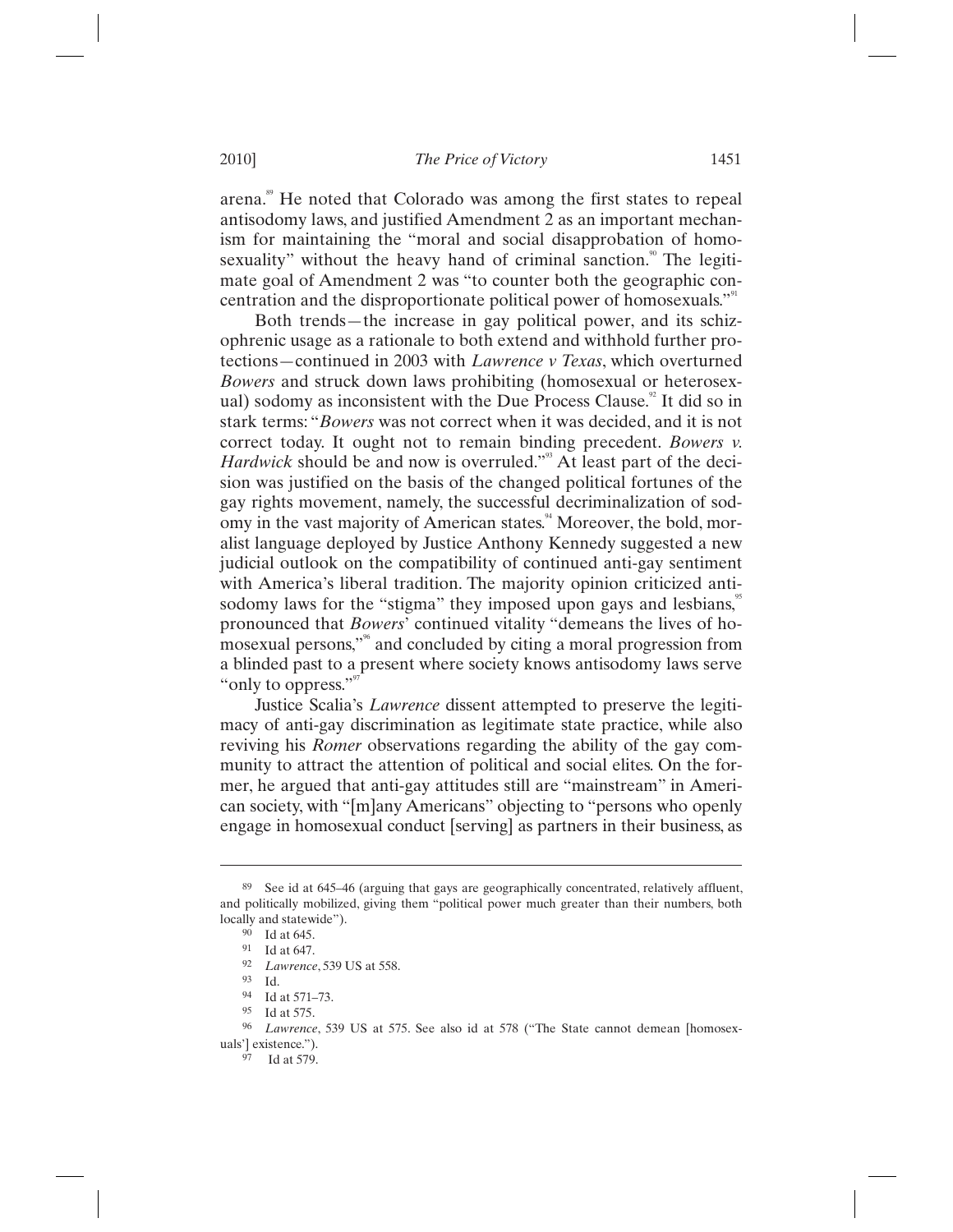scoutmasters for their children, as teachers in their children's schools, or as boarders in their home."98 "They view this," he wrote, "as protecting themselves and their families from a lifestyle that they believe to be immoral and destructive," and this belief was reflected in Congress's general disinclination to prohibit anti-gay discrimination.<sup>99</sup>

With regard to the latter, Justice Scalia cast gays and lesbians as the beneficiaries of the "homosexual agenda['s]" success in the academic legal community, which aimed to "eliminat[e] the moral opprobrium that has traditionally attached to homosexual conduct."<sup>100</sup> Moreover, he noted that gays and lesbians had met with some success in the democratic arena, as evidenced by their ability to secure the repeal of most states' antisodomy laws.<sup>101</sup> Though he seemed to argue that these victories ought not translate into *legal* claims,<sup>102</sup> this exists in at least some tension with his earlier heavy reliance on the fact that (according to him) a right to engage in sodomy was an "emerging awareness," rather than one "deeply rooted in this Nation's history and traditions."<sup>103</sup> Presumably, if at some point gay rights became sufficiently entrenched so as to become a clear part of our historical traditions, then fundamental rights analysis could be deployed against any remaining holdouts.

On one level, *Lawrence* changed the terms of the judicial debate, paving the way for the gay marriage decisions explored in Part  $III$ .<sup>10</sup> But it is important to note that, on another level, *Lawrence* did very little. As *Lawrence* was silent on the question of class-based judicial protection for gays and lesbians, lower courts did not see it as affecting prior decisions denying heightened scrutiny on the basis of sexual orientation—even those that relied upon the *Bowers*-dependent logic that homosexuality was proscribable conduct.<sup>105</sup> Instead, these courts simply adapted the logic first laid out by the Ninth Circuit in  $1990<sup>106</sup>$  that heightened scrutiny was inappropriate due to the political power of the

<sup>&</sup>lt;sup>98</sup> Id at 602 (Scalia dissenting).<br><sup>99</sup> Id at 602–03.

<sup>100</sup> *Lawrence*, 539 US at 602 (Scalia dissenting).

 $102$  See id at 603–04 ("[P]ersuading one's fellow citizens is one thing, and imposing one's views in absence of democratic majority will is something else.").<br><sup>103</sup> Id at 598.

<sup>&</sup>lt;sup>104</sup> The first case to successfully strike down a law prohibiting gay marriage, *Goodridge v Department of Public Health*, 798 NE2d 941 (Mass 2003), cited *Lawrence* extensively throughout the opinion. 105 See *Lofton v Secretary of the Department of Children & Family Services*, 358 F3d 804, 818

<sup>&</sup>amp; n 16 (11th Cir 2004) (citing exclusively pre-*Lawrence* cases in observing that "all of our sister circuits that have considered the question have declined to treat homosexuals as a suspect class").

<sup>106</sup> See *High Tech Gays v Defense Industry Security Clearance Office*, 895 F2d 563, 574 (9th Cir 1990). This case is discussed in more depth below. See text accompanying notes 136–41.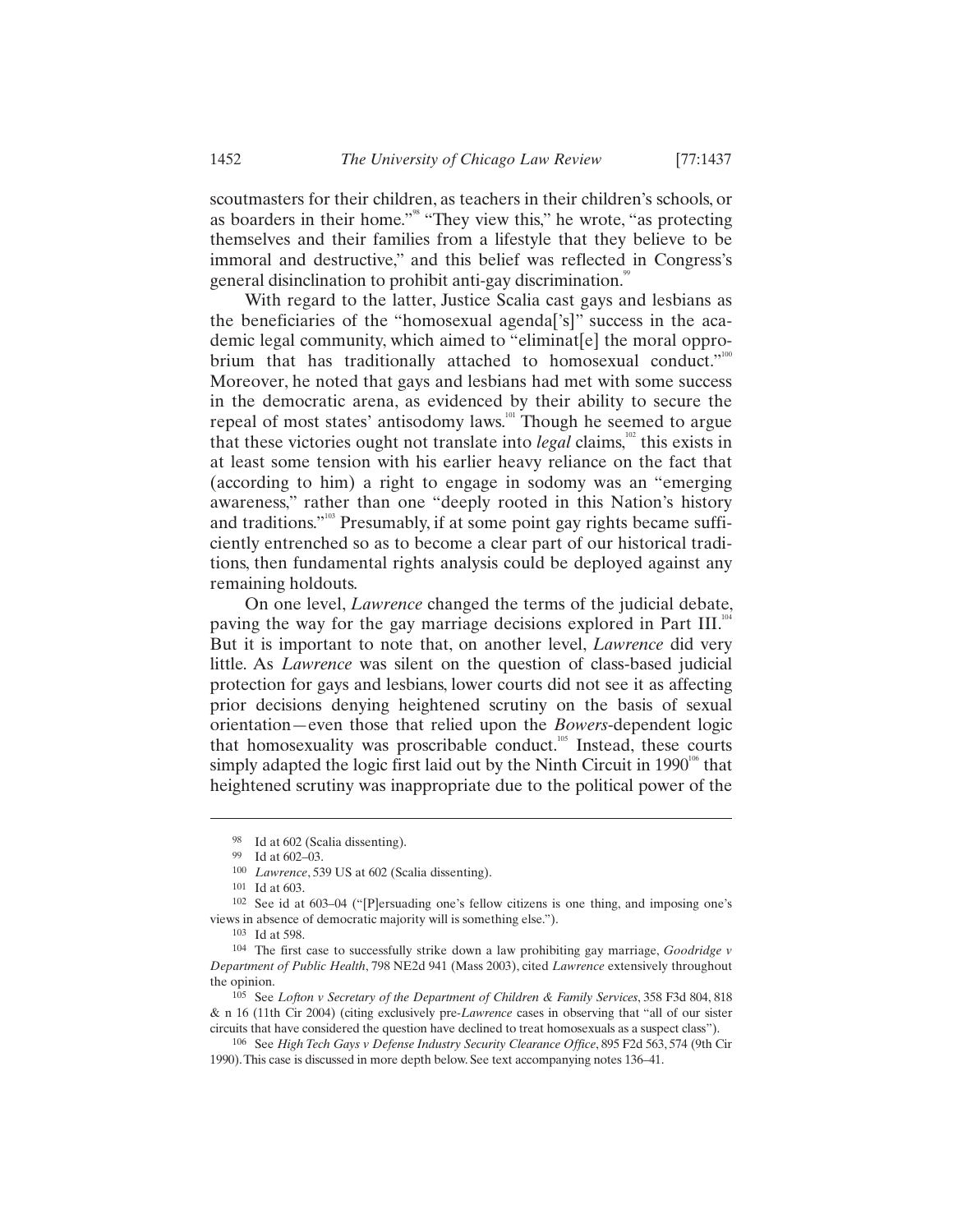gay community—a position echoed in Justice Scalia's dissents. This analytical shift was noted by legal actors on all sides, making the issue of gay political power a central battlefront in subsequent litigation.<sup>107</sup>

#### III. GAY POLITICAL POWER AND JUDICIAL PROTECTION

This Part explores the inconsistent treatment of gay political power in, mostly, state-level gay marriage decisions.<sup>108</sup> In some states, noticeable gay political power, as expressed in the passage of antidiscrimination laws and other gay-friendly ordinances, has been cited to buttress opinions further protecting their rights. These political victories are taken as proof that anti-gay animus is morally intolerable, or, more concretely, that the state itself can no longer assert in good faith an interest in subjugating gay and lesbian persons. In other states, these same victories have been used as rationale for courts to refrain from intervening in the democratic process. For courts that view political powerlessness as a necessary condition for strict scrutiny, political triumphs are a signal that gays and lesbians no longer require special judicial protection.

## A. Political and Social Advances Assist in Gaining Further Protections

In many localities, the increased political power demonstrated by the gay and lesbian community has helped pave the way for enhanced judicial protection. At some level, of course, this movement can be seen as simple slippery slope logic.<sup>109</sup> This was evident when, shortly after

<sup>107</sup> In the federal litigation challenging the legality of Proposition 8, which reversed California's recognition of same-sex marriage, much of the dispute between the parties centered on this very issue. See, for example, Bob Egelko, *Gays Have Political Power, Prop. 8 Defense Says*, San Fran Chron A1 (Jan 26, 2010); Maura Dolan, *Prop. 8 Trial Focuses on Gays' Political Power, Legal Rights*, LA Times A4 (Jan 26, 2010); Susan Ferriss, *Professor Testifies at Prop. 8 Trial That Gays Don't Lack Clout*, Sacramento Bee 1A (Jan 26, 2010).<br><sup>108</sup> Of course, at the state level, this inquiry is technically conducted under the individual

state's, not the federal, constitution. By and large the relevant state constitutional provisions parallel federal guarantees, however, and states rely heavily on federal precedents. See, for example, *Varnum v Brien*, 763 NW2d 862, 886–88 (Iowa 2009) (noting that the Supreme Court's articulation of the criteria for suspect status has been the baseline for how many states, including Iowa, approached the problem with regard to gay rights); *Conaway v Deane*, 932 A2d 571, 607 (Md 2007) (finding "useful in our analysis those additional criteria used by the Supreme Court in assessing claims of a new suspect or quasi-suspect classification"). States that do not follow the federal model are not addressed in this Comment. See, for example, *Morrison v Sadler*, 821 NE2d 15, 21 (Ind App 2005) ("Unlike federal equal protection analysis, there is no varying or heightened level of scrutiny based on the nature of the classification or the nature of the right affected by the legislation."). 109 In terms of legal doctrine, a slippery slope is observable starting from *Griswold v Con-*

*necticut* (which specifically claimed that it would not lead to permitting homosexual conduct). 381 US 479, 498–99 (1965) (Goldberg concurring). *Griswold*, of course, has become the linchpin of cases establishing legal protections for gays and lesbians. See *Lawrence*, 539 US at 564 (identifying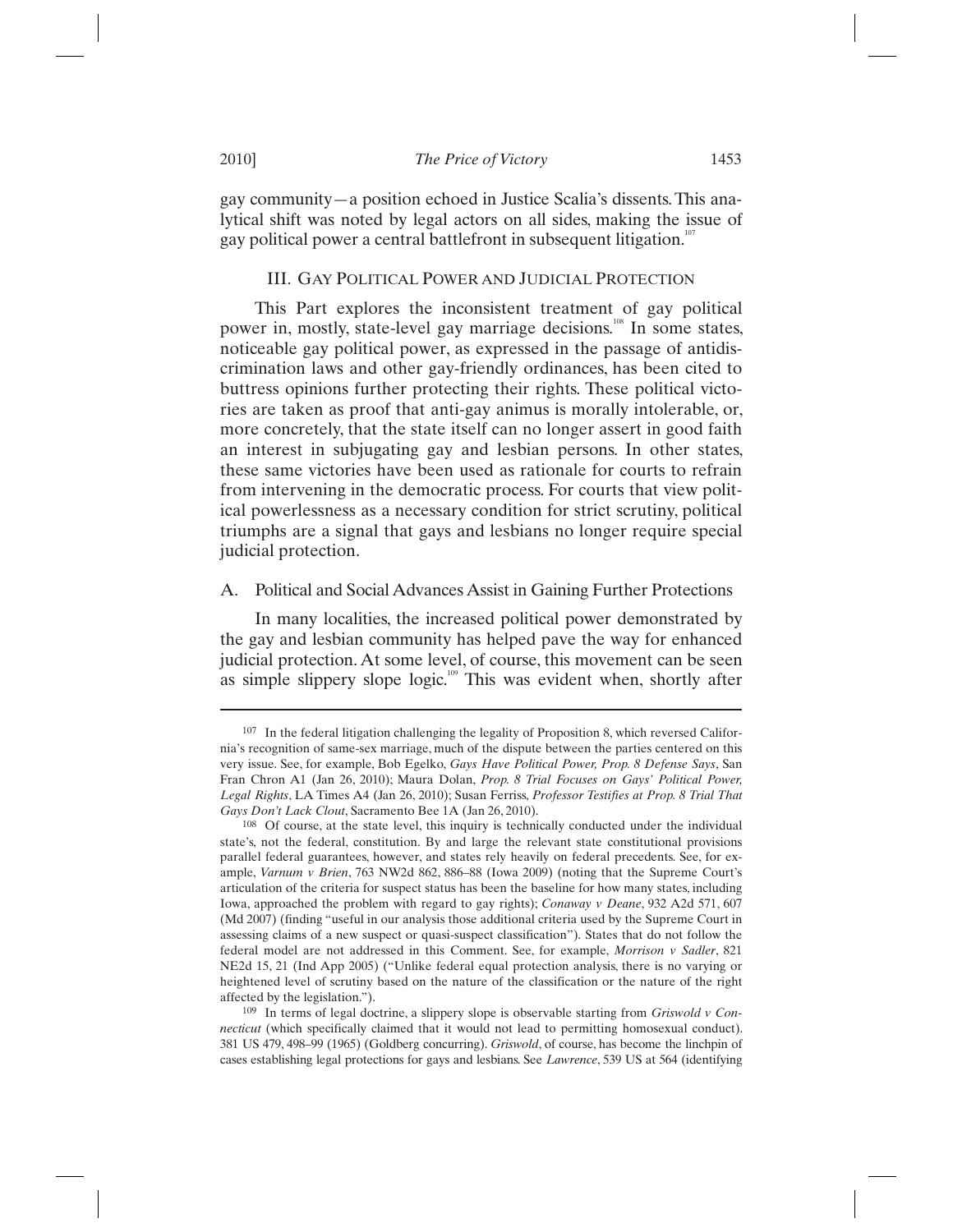*Lawrence*, Massachusetts became the first state in the nation to legalize gay marriage.110 The court there explicitly cited legislative protections accorded to gays and lesbians as part of the rationale for its decision. Responding to several amici who claimed a "community consensus that homosexual conduct is immoral," the court cited both statutes prohibiting discrimination on the basis of sexual orientation, as well as prior judicial pronouncements of gay equality.<sup>111</sup> Contrary to the claims of the amici, this demonstrated that "Massachusetts has a strong affirmative policy of preventing discrimination on the basis of sexual orientation."<sup>112</sup> That fundamentally political determination by Massachusetts was an asset, not a liability, for the gay plaintiffs in *Goodridge*.

Five years later, the California high court followed Massachusetts's lead and struck down its state's prohibition on gay marriage.<sup>113</sup> In doing so, the court observed that "[t]here can be no question but that, in recent decades, there has been a fundamental and dramatic transformation in this state's understanding and legal treatment of gay individuals and gay couples."114 Like its Massachusetts brethren, the California court cited several state ordinances providing protection on the basis of sexual orientation to demonstrate that "gay individuals are entitled to the same legal rights and the same respect and dignity afforded to all other individuals."115 In a particularly bold move, the court took notice of the state's domestic partnership laws to observe that "gay individuals are fully capable of entering into the kind of loving and enduring committed relationships that may serve as the foundation of a family and of responsibly caring for and raising children."<sup>116</sup> In doing so, the court stated, "California has repudiated past practices and policies that were based on a once common viewpoint that denigrated the general character and morals of gay individuals."<sup>117</sup> Like in Massachusetts, this repudiation, though clearly demonstrative of gay political power, was considered a reason to extend further protections.

Perhaps the most sophisticated analysis of the issue came from the first heartland state to legalize gay marriage—Iowa, in  $2009$ .<sup>118</sup> A

Griswold as "the most pertinent beginning point" of all the statements on the "substantive reach of liberty under the Due Process Clause"). See also Eugene Volokh, *Same-Sex Marriage and Slippery Slopes*, 33 Hofstra L Rev 1155, 1158–63 (2005) (tracing the development of the slippery slope toward gay marriage, beginning from *Griswold*).

<sup>110</sup> *Goodridge v Department of Public Health*, 798 NE2d 941, 969–70 (Mass 2003). 111 Id at 967.

<sup>112</sup> Id. 113 *In re Marriage Cases*, 183 P3d 384, 453 (Cal 2008).

<sup>115</sup> Id at 428 & n 46.<br>116 Id at 428 & n 47.

<sup>116</sup> Id at 428 & n 47. 117 *Marriage Cases*, 183 P3d at 428. 118 See *Varnum*, 763 NW2d at 906–07.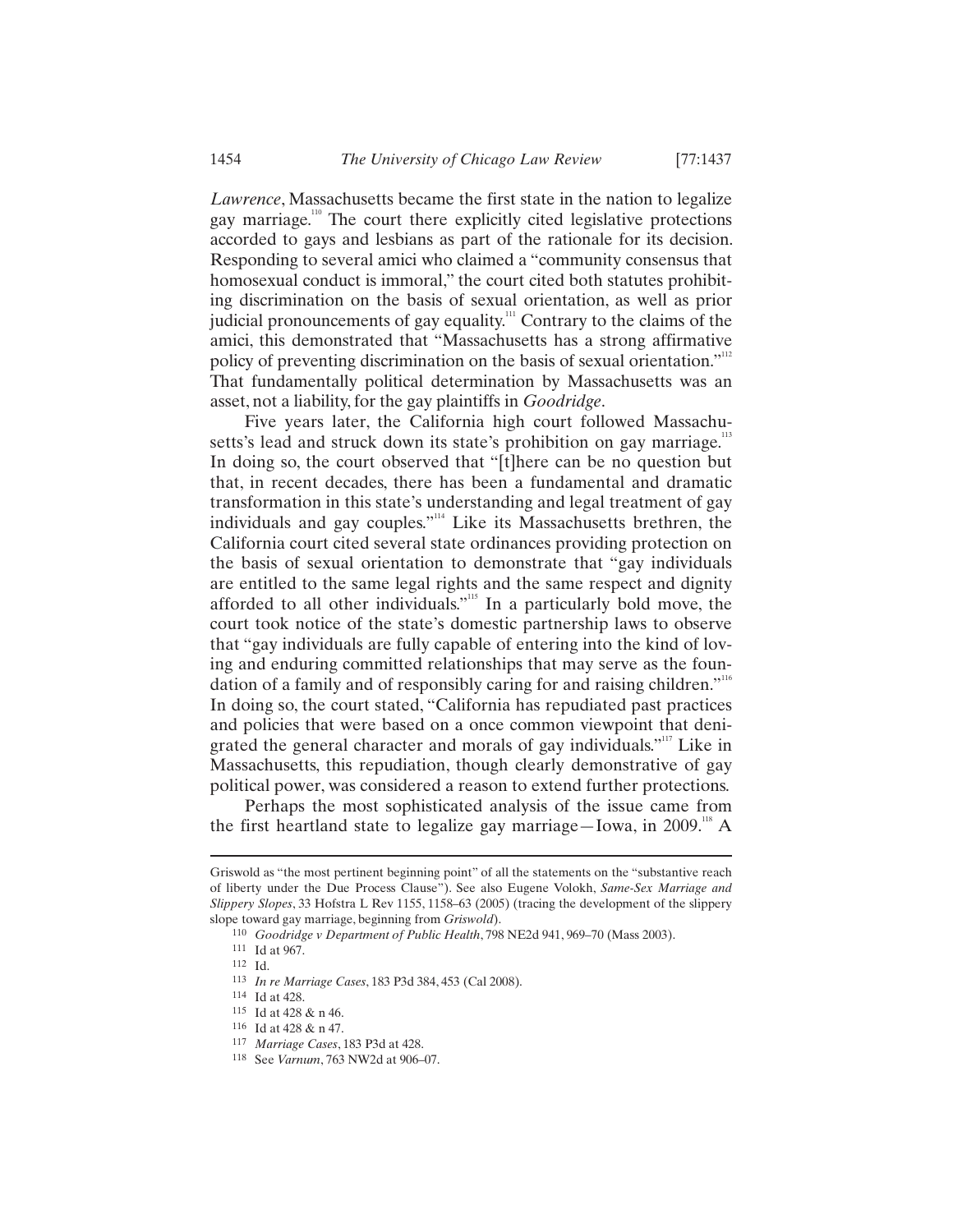unanimous Iowa Supreme Court addressed the political power question on two levels. First, it took the familiar step of citing state ordinances prohibiting discrimination as evidence that sexual orientation ought to receive heightened scrutiny.<sup>119</sup> Importantly, it linked this inquiry to a specific part of the Supreme Court's heightened scrutiny analysis: whether the group is subjected to stereotyping that causes disabilities unrelated to its members' ability to contribute to society.<sup>120</sup> The weight of antidiscrimination ordinances passed by the legislature "indicated the irrelevancy of sexual orientation" to one's membership in Iowa's social and political community.<sup>121</sup>

Iowa also addressed whether these political victories ought to preclude heightened scrutiny. Rejecting the notion that "absolute political powerlessness" is necessary to trigger heightened scrutiny, the court observed that such a position was inconsistent with the Supreme Court's own practice.<sup>122</sup> The *Frontiero* court, for example, freely acknowledged that the political power of women had been increasing dramatically in the course of recommending strict scrutiny.<sup>123</sup> Statutes such as the Civil Rights Act of 1964 and the Equal Pay Act of 1963 "manifested an increasing sensitivity to sex-based classifications" on the part of Congress, demonstrating Congress's conclusion "that classifications based upon sex are inherently invidious."<sup>124</sup> The Iowa court also noted that "a group's current political powerlessness is not a prerequisite to enhanced judicial protection."<sup>125</sup> It approvingly quoted the California Supreme Court's decision a year earlier, in which that court proclaimed: "[I]f a group's *current* political powerlessness [was] a prerequisite to a characteristic's being considered a constitutionally suspect basis for differential treatment, it would be impossible to justify the numerous decisions that continue to treat sex, race, and religion as

<sup>119</sup> Id at 890–91.<br><sup>120</sup> Id at 890 ("A second relevant consideration [in deciding whether discrimination based on a characteristic should be closely scrutinized by courts] is whether the characteristic at issue sexual orientation—is related to the person's ability to contribute to society."). See *Murgia*, 427 US at 313 (examining whether the plaintiffs had been "subjected to unique disabilities on the basis of stereotyped characteristics not truly indicative of their abilities [to contribute meaningfully to society]"); *Frontiero*, 411 US at 686–87 (plurality) (asserting that sex-based classifications should receive strict scrutiny because sex "frequently bears no relation to ability to perform or contribute to society"). See also text accompanying notes 8–9.<br>
<sup>121</sup> *Varnum*, 763 NW2d at 891 n 19.<br>
<sup>122</sup> Id at 894.<br>
<sup>123</sup> 411 US at 685–88 & n 17 (taking notice of statutory protections against sex discrimina-

tion and observing that women did "not constitute a small and powerless minority").

<sup>124</sup> Id at 687, citing Civil Rights Act of 1964, 42 USC § 2000e-2(a)–(c); Equal Pay Act of 1963, 29 USC § 206(d). 125 *Varnum*, 763 NW2d at 894.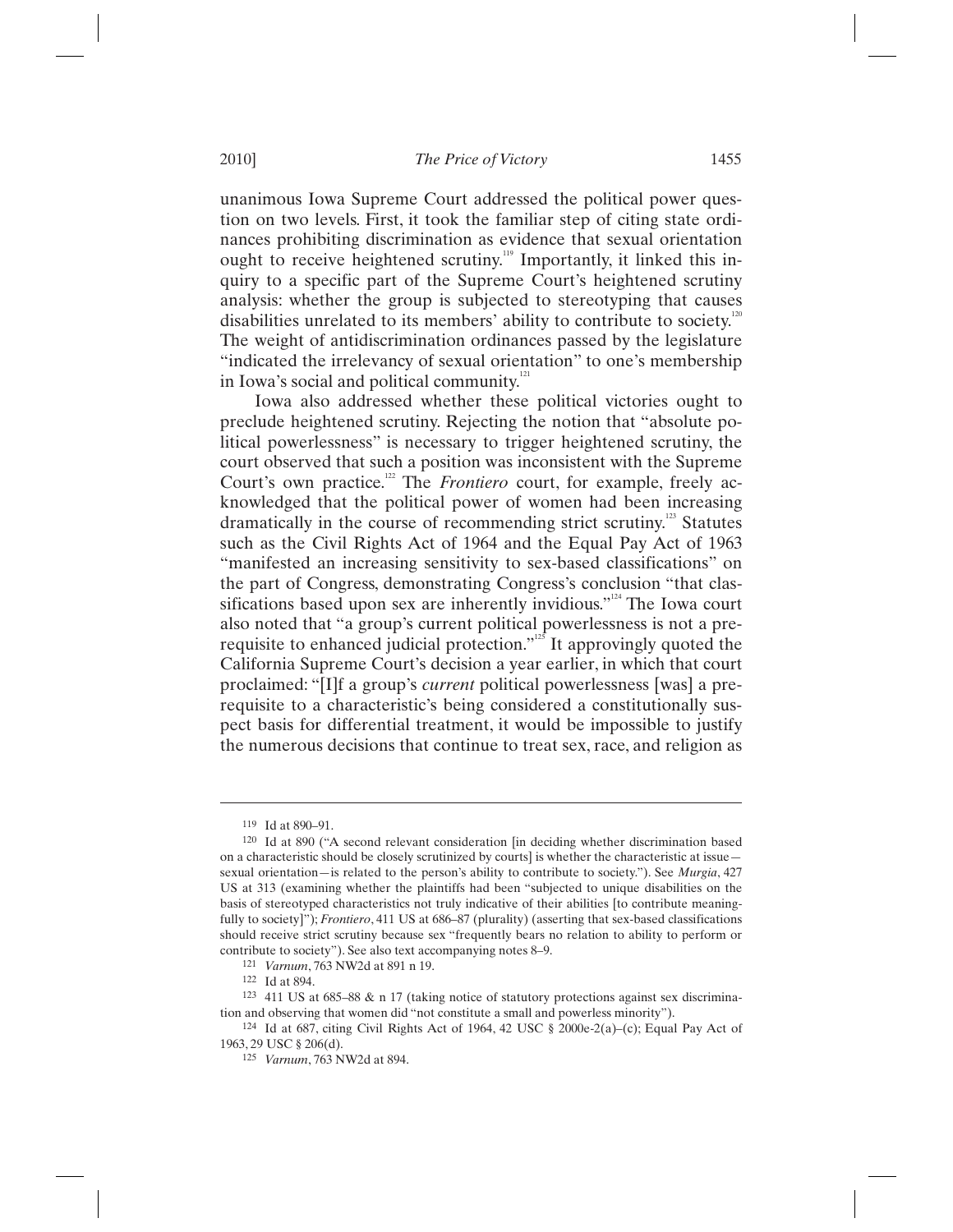suspect classifications."<sup>126</sup> The court finally noted that, whatever political power gays and lesbians possessed, it had proven insufficient to overturn gay marriage statutes, for at the time of the decision, fortytwo states had laws prohibiting gay marriage and none had allowed gay marriage without judicial prompting. $127$ 

Finally, the New Jersey Supreme Court had the opportunity to address this issue in *Lewis v Harris*. 128 Unlike the three cases discussed above, *Lewis* declined to strike down the state's prohibition on gay marriage, instead holding only that the state must provide some equal accommodation to same-sex couples.<sup>129</sup> The line of reasoning the court took in reaching this holding, however, clearly demonstrated the court's belief that social advancement was a benefit, not a burden, in obtaining judicial legal protections. The court noted how "[o]ver the last three decades, through judicial decisions and comprehensive legislative enactments, this State, step by step, has protected gay and lesbian individuals from discrimination on account of their sexual orientation."<sup>130</sup> Nevertheless, it ruled that the net effect of these gains was insufficient to show that "a right to same-sex marriage is so deeply rooted in the traditions, history, and conscience of the people of this State that it ranks as a fundamental right."<sup>131</sup> The language it used in making this determination was telling: "*Despite* the rich diversity of this state, the tolerance and goodness of its people, and the many recent advances made by gays and lesbians toward achieving social acceptance and equality under the law," the right was still not implanted deeply enough in New Jersey's soil so as to rank as fundamental.<sup>132</sup> The clear implication was that, were gays and lesbians to continue pressing forward in attaining recognition of their equal status, the court's decision might shift.

## B. Gay Political Power Used to Stymie Suspect Classification

Iowa, New Jersey, California, and Massachusetts all increased the judicial protection of gays and lesbians in tandem with other indicators of gay and lesbian acceptance. Several states and the federal government,

-

<sup>126</sup> Id, quoting *Marriage Cases,* 183 P3d at 443. See, for example, *Grutter v Bollinger,* 539 US 306, 326 (2003) (holding that racial classifications still receive strict scrutiny); *United States v Virginia*, 518 US 515, 532–33 (1996) (holding that sex classifications receive heightened scrutiny).

<sup>&</sup>lt;sup>128</sup> 908 A2d 196 (NJ 2006).<br><sup>129</sup> Id at 200 ("Although we cannot find that a fundamental right to same-sex marriage exists in this State, the unequal dispensation of rights and benefits to committed same-sex partners can no longer be tolerated under our State Constitution.").

<sup>&</sup>lt;sup>130</sup> Id at 213. See also id at 213–16 (citing the development of these protections).<br><sup>131</sup> Id at 211.

<sup>&</sup>lt;sup>132</sup> *Lewis*, 908 A2d at 211 (emphasis added).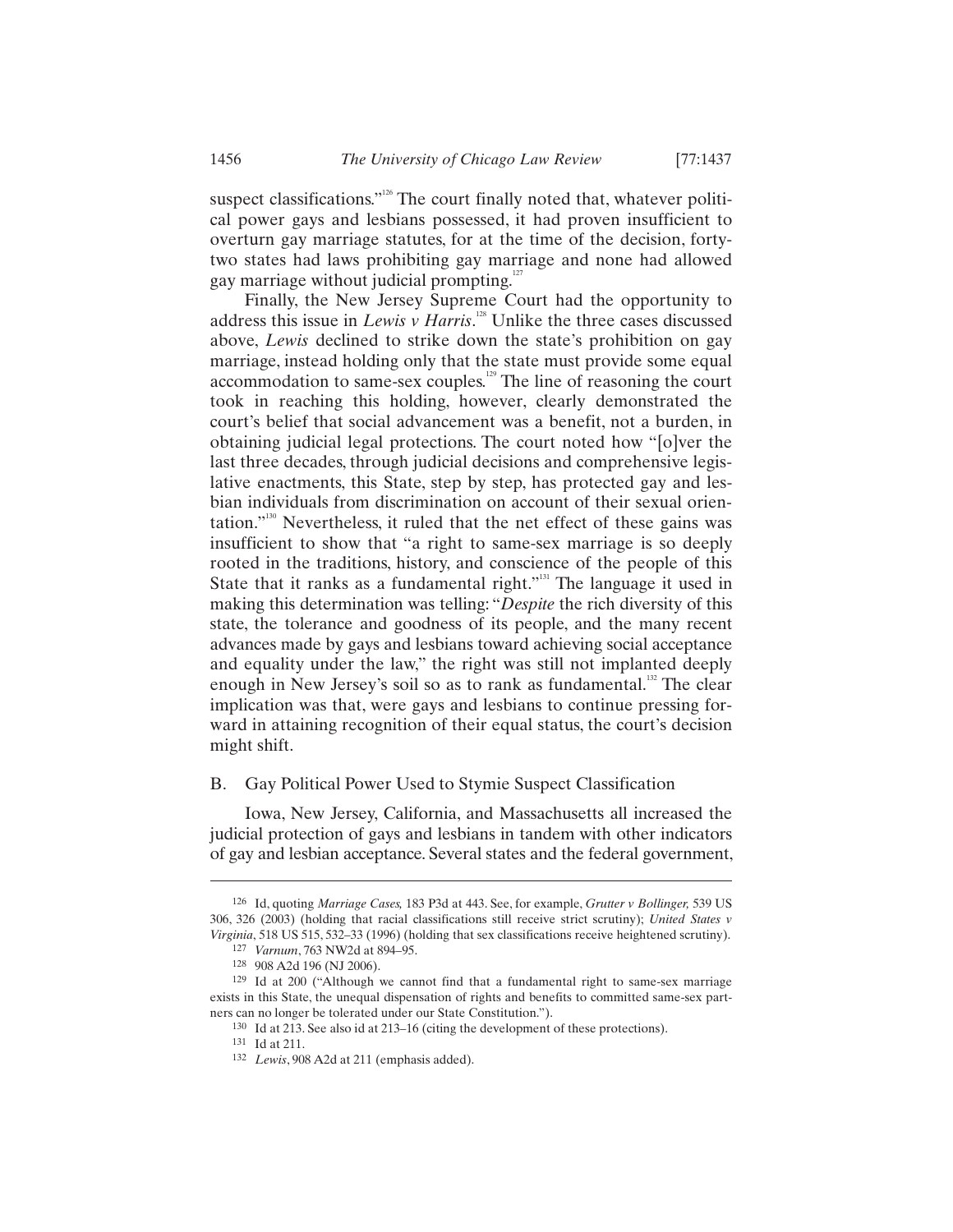however, have taken a decidedly opposite approach—using demonstrations of gay and lesbian political muscle as reason to *avoid* providing extensive judicial scrutiny to laws discriminating against them.

## 1. Non–gay marriage cases prior to *Lawrence*.

It was a federal court that first raised the prospect that gays might be too politically powerful to be viable candidates for heightened scrutiny. As noted above, most federal circuits decided the question of gay and lesbian suspect status between *Bowers* and *Lawrence* and used the precedent of *Bowers* as an indication that heightened scrutiny would be inappropriate.133 Even after *Lawrence*, federal courts still have referred to these precedents to hold that the position of gays and lesbians in the three-tiered scrutiny system has been established, notwithstanding the fact that these cases relied on overturned precedent.<sup>134</sup>

The Ninth Circuit, however, did not rely solely on this logic. Instead, in the 1990 case of *High Tech Gays v Defense Industry Security Clearance Office*,<sup>135</sup> it became the first court in the nation to argue that gays and lesbians ought not receive heightened scrutiny because of their political accomplishments.<sup>136</sup> The court explained that "legislatures have addressed and continue to address the discrimination suffered by homosexuals on account of their sexual orientation through the passage of antidiscrimination legislation."<sup>137</sup> In support of this proposition, the court cited a smattering of gay rights legislation passed across the country, including a comprehensive employment discrimination law in Wisconsin, an executive order barring discrimination in the provision of state services in New York, a Michigan law outlawing discrimination in healthcare provision on the basis of sexual orientation, and scattered city antidiscrimination regulations.<sup>138</sup> Of all the rules cited by the court, only four—city ordinances in Seattle, Los Angeles, and San Francisco, and a hate crimes law passed in California—were even within the boundaries of the Ninth Circuit.<sup>139</sup> Still, this was sufficient to show that "homosexuals are not without political power; they have the ability to and do 'attract the attention of the lawmakers,' as evidenced by such legislation."<sup>140</sup> Hence, even those extremely limited

<sup>133</sup> See Part II.B. 134 See *Lofton v Secretary of the Department of Children & Family Services*, 358 F3d 804, 818 & n 16 (11th Cir 2004).

<sup>135 895</sup> F2d 563 (9th Cir 1990).

<sup>&</sup>lt;sup>136</sup> Id at 573–74. The court also determined that homosexuality is not "immutable." Id at 573.<br><sup>137</sup> Id at 574.<br><sup>138</sup> Id at 574 n 10.

<sup>138</sup> Id at 574 n 10. 139 See *High Tech Gays*, 895 F2d at 574 n 10. 140 Id at 574.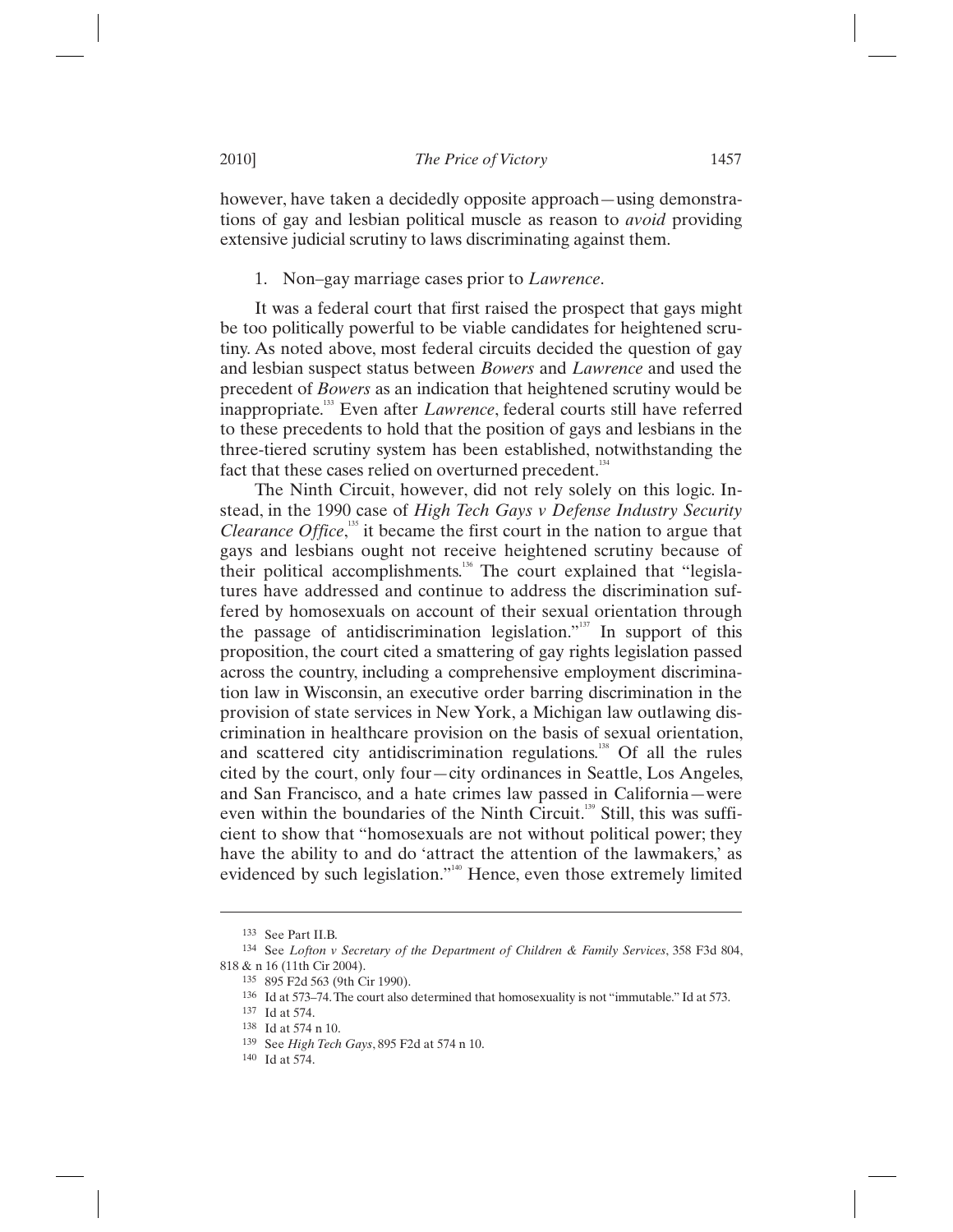political victories were considered enough to push gays and lesbians outside the realm of heightened scrutiny.

Six years later, *Romer v Evans* provided another opportunity for courts to discuss the relative power of gays and lesbians. Justice Scalia's claim that the Colorado law was a rational decision by Colorado voters to stem the endeavors of the politically powerful gay lobby has already been discussed above.<sup>141</sup> It was the state trial court in *Romer*,<sup>142</sup> however, that, in determining whether gays and lesbians ought to receive suspect status,<sup>143</sup> took the argument a step further. Whereas the court in *High Tech Gays* cited scattered legislative accomplishments by the gay rights movement, the trial court in *Romer* reasoned that the electoral fight over Amendment 2 "supports a finding of the political power of gays and bisexuals."144 "[M]ore than 46% of Coloradans voting voted against Amendment 2. Testimony placed the percentage of homosexuals in our society at not more than 4%. If 4% of the population gathers the support of an additional 42% of the population, that is a demonstration of power, not powerlessness."145 Likewise, the court cited the very city ordinances Amendment 2 overturned as further proof that gays and lesbians possessed political power, or, at the very least, that they were not "particularly politically vulnerable or powerless."<sup>146</sup> Once again, absolute political powerlessness was the effective precondition for receiving heightened scrutiny.

## 2. State gay marriage cases after *Lawrence*.

After *Lawrence*, courts began relying more heavily on political power arguments. In contrast to the courts in Massachusetts, Iowa, New Jersey, and California, Washington's high court used state enactments providing legal protections to gay and lesbian citizens as evidence that "as a class gay and lesbian persons are not powerless, but instead, exercise increasing political power."<sup>47</sup> At the same time, the

<sup>&</sup>lt;sup>141</sup> See notes 88–91 and accompanying text.<br><sup>142</sup> *Evans v Romer*, 1993 WL 518586 (Colo Dist Ct).<br><sup>143</sup> This issue was not raised on appeal to the Colorado Supreme Court or the US Supreme Court. See *Evans v Romer*, 882 P2d 1335, 1341 n 3 (Colo 1994) (declining to address whether gays and lesbians are a suspect class, as the issue was not appealed); *Romer*, 517 US at 640 n 1 (Scalia dissenting) ("The trial court rejected respondents' argument that homosexuals constitute a 'suspect' or 'quasi-suspect' class, and respondents elected not to appeal that ruling to the Supreme Court of Colorado.").<br>
<sup>144</sup> *Evans*, 1993 WL 518586 at \*12.<br>
<sup>145</sup> Id. <sup>146</sup> Id ("Because the gay position has been defeated in certain elections, such as Amend-

ment 2, does not mean gays are particularly politically vulnerable or powerless. It merely shows that they lost that election. No adequate showing has been made of the political vulnerability or powerlessness of gays.").

<sup>147</sup> *Andersen v King County*, 138 P3d 963, 975 (Wash 2006).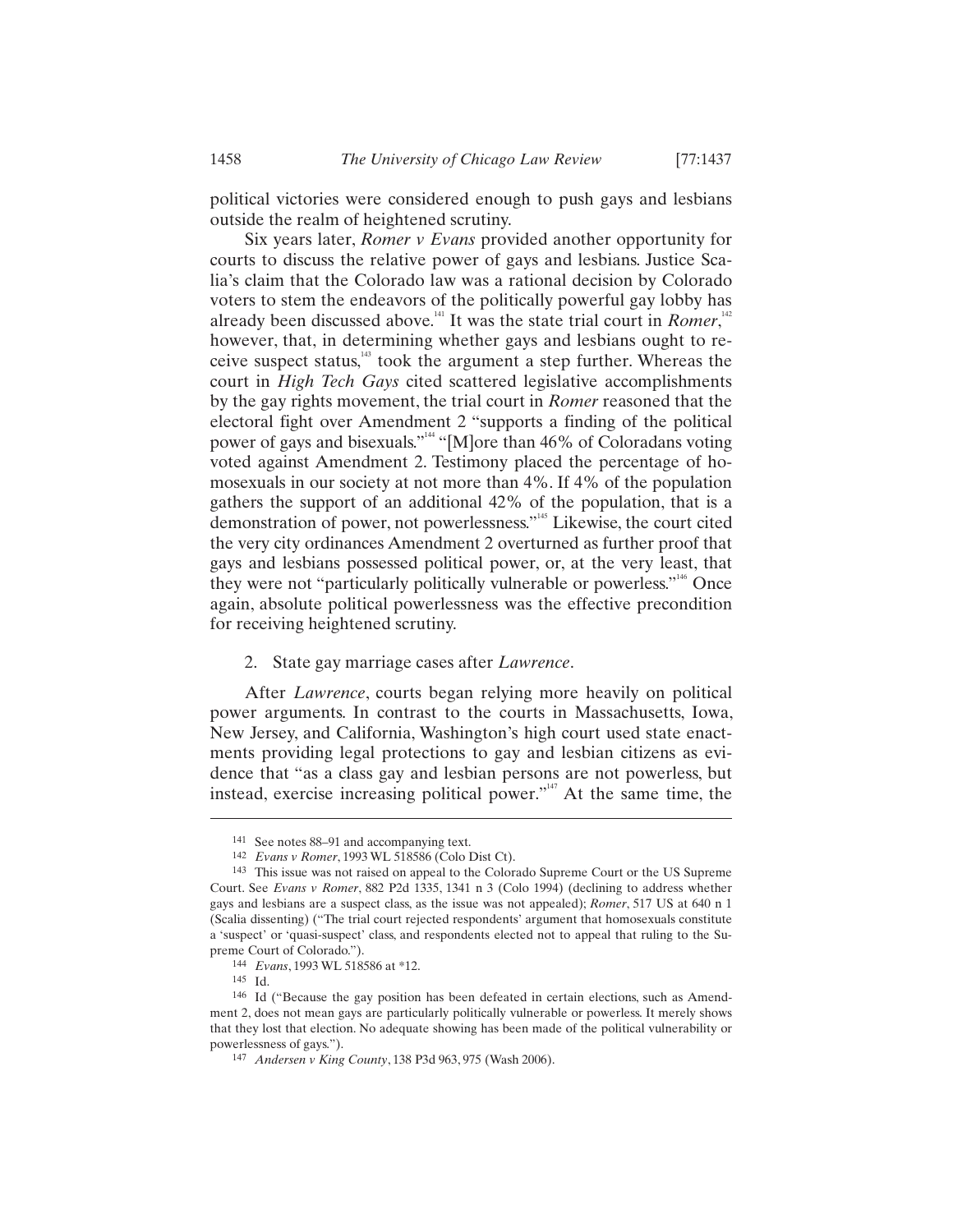court sought to distinguish other precedents that seemingly pointed toward heightened protection. The court was able to dismiss several such precedents because they interpreted distinct state constitutional clauses, were reversed by higher courts, or spoke only in dicta.<sup>148</sup> But two cases (in Alaska and Hawaii) granting heightened protection to gays and lesbians were distinctive because they were met with immediate popular rejection in the form of constitutional amendments.<sup>149</sup> Even though the inability to defend favorable court rulings from constitutional reversal would seem to demonstrate a definitive lack of political power by those states' gay communities, the Washington court cited this repudiation as reason for *not* giving additional protections to gays and lesbians.<sup>150</sup> The seeming implication was that both popular favor and disdain for gay rights played against suspect classification as far as the Washington court was concerned.

The dissenters in the Washington case harshly criticized the majority's treatment of gay political power. First, they characterized the rationale behind the anti–gay marriage statute as akin to how "antipapal laws once sought to 'defend' a protestant way of life from an onslaught of Catholic immigrants, and segregation laws sought to 'defend' white-privilege from people of color"<sup>151</sup>—in other words, as part of a long tradition of recasting discriminatory legislation as desperate defenses by a besieged majority struggling against the political threat of despised others.152 This fictive belief in the overwhelming political power of gays, the dissent suggested, was itself indicative of prejudice.<sup>153</sup> Meanwhile, the vaunted victories of the gay rights movement cited by the majority were narrowly decided and the product of a bitter, thirtyyear struggle; they were also national outliers.<sup>154</sup> Finally, in Washington and across the country, gays and lesbians were largely absent from important political and judicial offices.<sup>155</sup>

The Maryland Court of Appeals (Maryland's highest court) also relied explicitly on the political power argument in rejecting a gay marriage challenge.<sup>156</sup> Maryland was somewhat unique in that it at

<sup>148</sup> Id (distinguishing cases from California and Oregon).

<sup>149</sup> See id, citing *Brause v Bureau of Vital Statistics*, 1998 WL 88743 (Alaska Super Ct); *Baehr v Lewin*, 852 P2d 44 (Hawaii 1993).

<sup>150</sup> See *Andersen*, 138 P3d at 975.

<sup>&</sup>lt;sup>152</sup> Notice also the implicit rebuke to Justice Scalia's *Romer* and *Lawrence* dissents. See text accompanying notes 88–91 and 98–103.

<sup>153</sup> *Andersen*, 138 P3d at 1031 (Bridge dissenting) (arguing that laws rooted in this false stereotype are "rooted in prejudice, not rationality"). 154 Id.

<sup>155</sup> Id at 1031–32 (noting only four openly gay legislators and no gay judges or executive officers in Washington and pointing to similarly lackluster representation in the federal government). 156 *Conaway v Deane*, 932 A2d 571, 613 (Md 2007).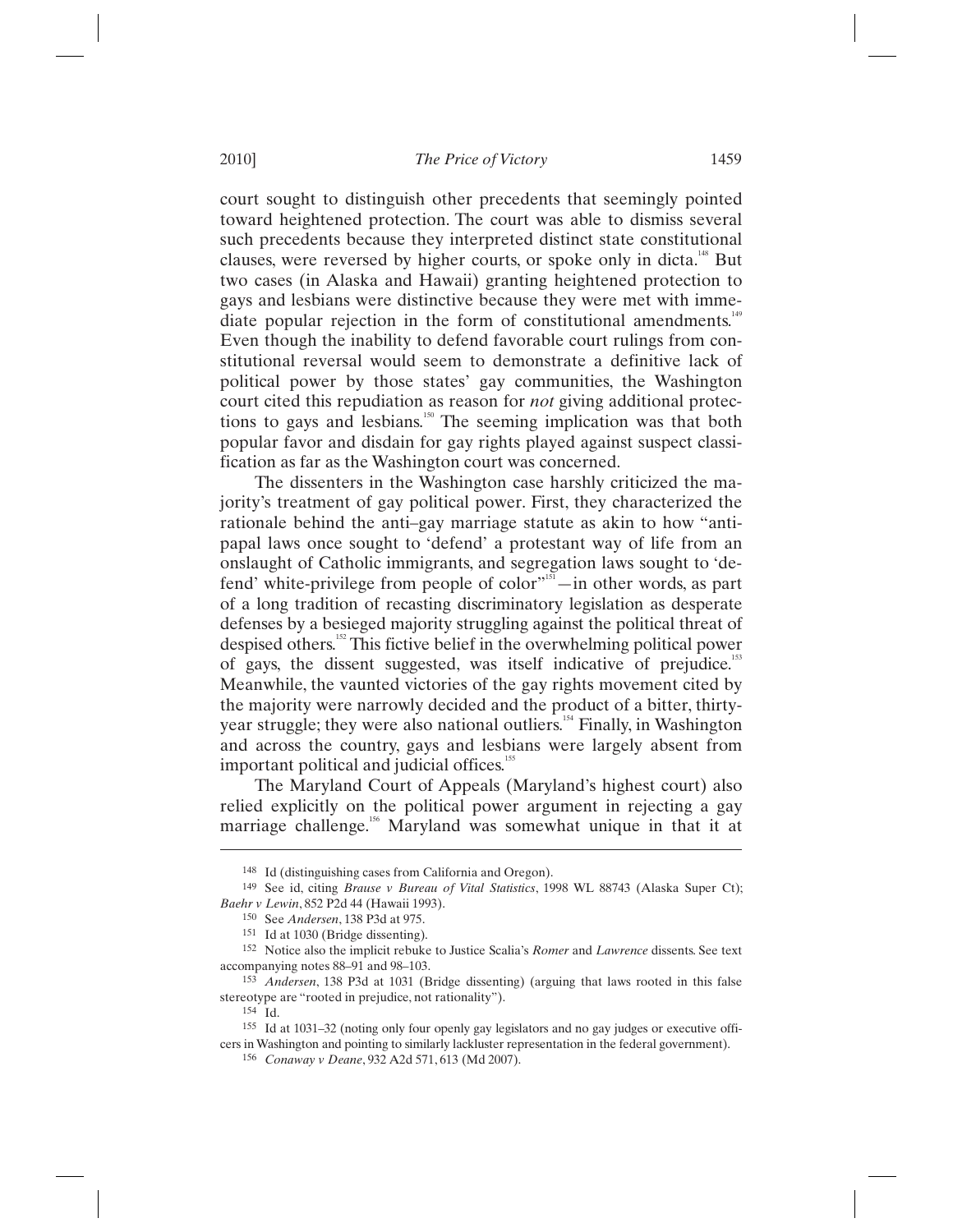least recognized the "irony" that the promotion of gay rights legislatively was hurting gays doctrinally in the judicial arena, $157$  and the court was explicit in holding that these advances were sufficient to render irrelevant the sustained history of purposeful discrimination under which the majority admitted gays and lesbians had suffered.<sup>158</sup> Like Washington (and, for that matter, Iowa and its compatriots), the Maryland court was able to point to a significant number of political successes (both in terms of legislation and executive orders) won by the gay rights movement.<sup>159</sup> In tandem with these, the court also cited favorable cases like *Romer* and a substantial number of Maryland family law decisions to demonstrate "[e]volutionary legal developments highlighting changing views toward gay, lesbian, bisexual, and transgender persons."<sup>160</sup> But whereas states such as Iowa used these developments to hold that the state no longer could assert an interest in furthering anti-gay discrimination, Maryland instead characterized them as proof of a "political coming of age."<sup>161</sup> It sided with Washington, viewing these developments as signals that the courts should refrain from disturbing the democratic consensus in the state.

## IV. POLITICAL POWER SHOULD PLAY A MINIMAL ROLE IN HEIGHTENED SCRUTINY ANALYSIS

The conflict outlined Part III is, at first blush, difficult to resolve because both sides capture something intuitively compelling in their arguments. On the one hand, it is certainly not implausible that suspect classification should eventually fall away as groups attain political equality. The *Rodriguez* court, after all, labeled enhanced judicial inquiry "*extraordinary* protection from the majoritarian political

<sup>157</sup> Id at 614 n 56 ("The irony is not lost on us that the increasing political and other successes of the expression of gay power works against Appellees in this part of our analysis of the level of scrutiny to be given the statute under review."). The court compounded this irony by citing, as part of the evidence demonstrating gay political power and counseling against judicial intervention, a student comment that used the increased equalization of the status of gays and lesbians to argue in favor of judicial recognition of gay marriage. See id at 611 n 49, citing Gregory Care, Comment, *Something Old, Something New, Something Borrowed, Something Long Overdue: The Evolution of a "Sexual Orientation–Blind" System in Maryland and the Recognition of Same-Sex Marriage*, 35 U Balt L Rev 73, 75–92 (2005).

<sup>158</sup> *Conaway*, 932 A2d at 611 ("In spite of the unequal treatment suffered possibly by Appellees and certainly a substantial portion of other citizens similarly situated, we are not persuaded that gay, lesbian, and bisexual persons are so politically powerless that they are entitled to 'extraordinary protection from the majoritarian political process.'").<br>
<sup>159</sup> Id.

<sup>160</sup> Id at 612–13.

<sup>161</sup> Id at 613. But see *Andersen*, 138 P3d at 1031 (Bridge dissenting) ("[A] limited number of protective laws do not a powerful contingent make, particularly where they do not provide comprehensive equal rights.").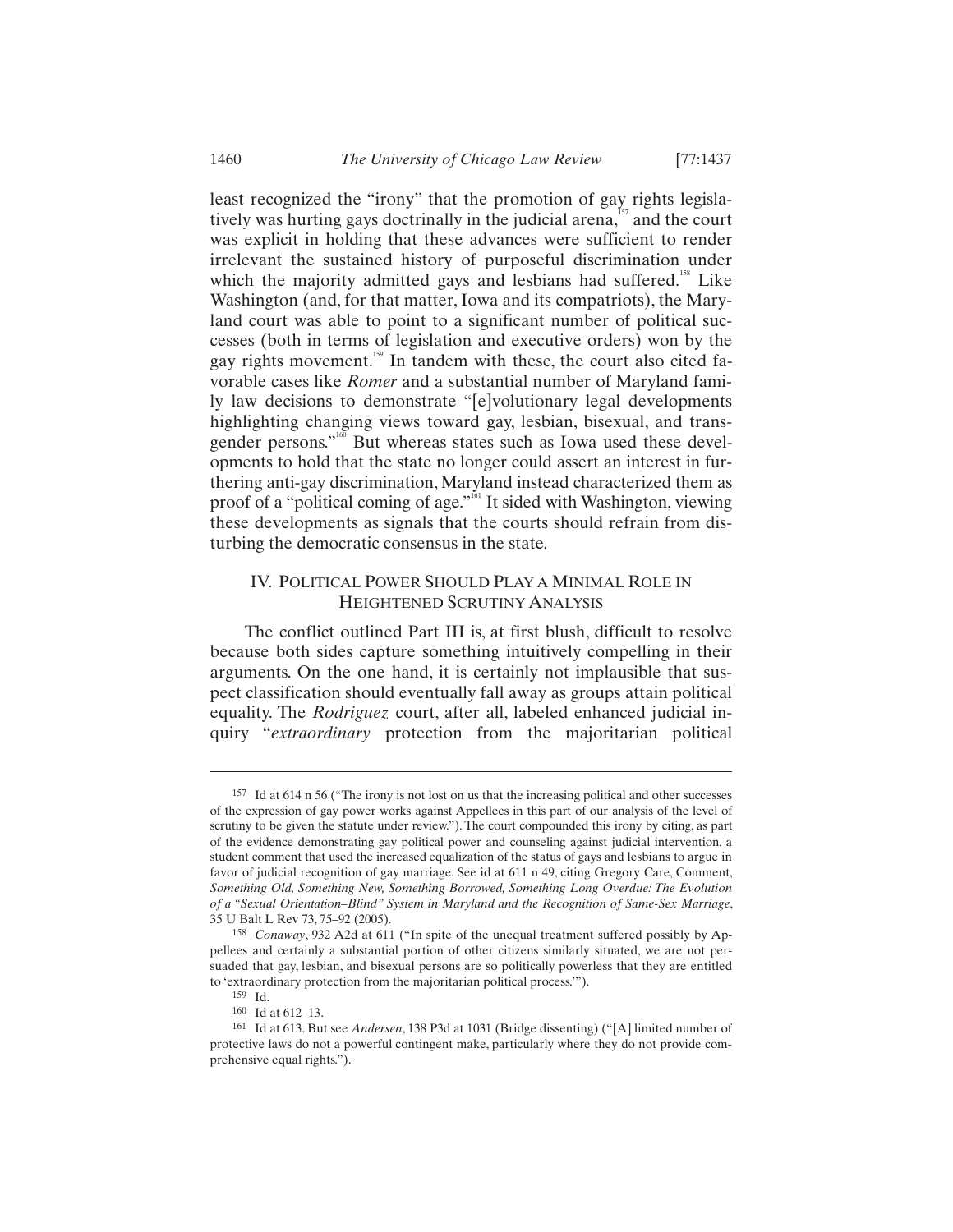process."<sup>162</sup> Additional judicial protection is extraordinary; rational basis review is ordinary. As groups proceed toward becoming normal political interest groups on facially equal standing with their peers, enhanced judicial protection should fall away. On the other hand, it is ironic, to say the least, that judicial solicitude for minority claims should contract precisely at the point where these groups begin gaining political traction.<sup>16</sup>

This Part advances two arguments on this issue. First, whatever the theoretical merits of the above positions, there is almost no evidence that the *actual* history of judicial behavior has been one in which heightened protection is accorded only to absolutely marginalized groups. Indeed, much the opposite: groups that are absolutely politically powerless typically are afforded little judicial solicitude.<sup>16</sup> The groups that have received additional judicial protection have done so only after gaining some measure of political influence. Second, putting historical arguments aside, this Part argues that the use of political power as a decisive factor gives unsympathetic judges an opportunity to mask their prejudicial attitudes under the veneer of legal doctrine. Focusing on the presence of poisonous discriminatory attitudes directed toward a putatively vulnerable group—rather than focusing on the measure of political power the group has attained aligns better with our reasons for wanting courts to intervene in democratic processes.

A. Political Power Has Played Little Determinative Role in Judicial Decisions to Either Grant or Withhold Heightened Scrutiny

If Fourteenth Amendment jurisprudence is primarily about protecting the powerless, judicial scrutiny ought to decline as political power rises. Under this theory, because gays and lesbians are now sufficiently politically powerful, they missed the opportunity to attain heightened scrutiny. Instead, the gay rights movement should have launched its legal campaign against discrimination immediately in tandem with the birth of the movement in  $1969$ .<sup>165</sup> Unfortunately for the theory, it did: the US Supreme Court actually decided a case in 1972, *Baker v Nelson*,<sup>166</sup> challenging on equal protection and due

<sup>162 411</sup> US at 28 (emphasis added).<br>
<sup>163</sup> See *Conaway v Deane*, 932 A2d 571, 614 n 56 (Md 2007).<br>
<sup>164</sup> See Jack Balkin, *The Constitution of Status*, 106 Yale L J 2313, 2341 (1997) ("[G]roups that are truly politically powerless usually do not even appear on the radar screen of legal decisionmakers—including courts—because the status hierarchy is so robust that few in power even notice that there is a problem.").<br> $165$  See notes 52–54 and accompanying text.

<sup>166 409</sup> US 810 (1972).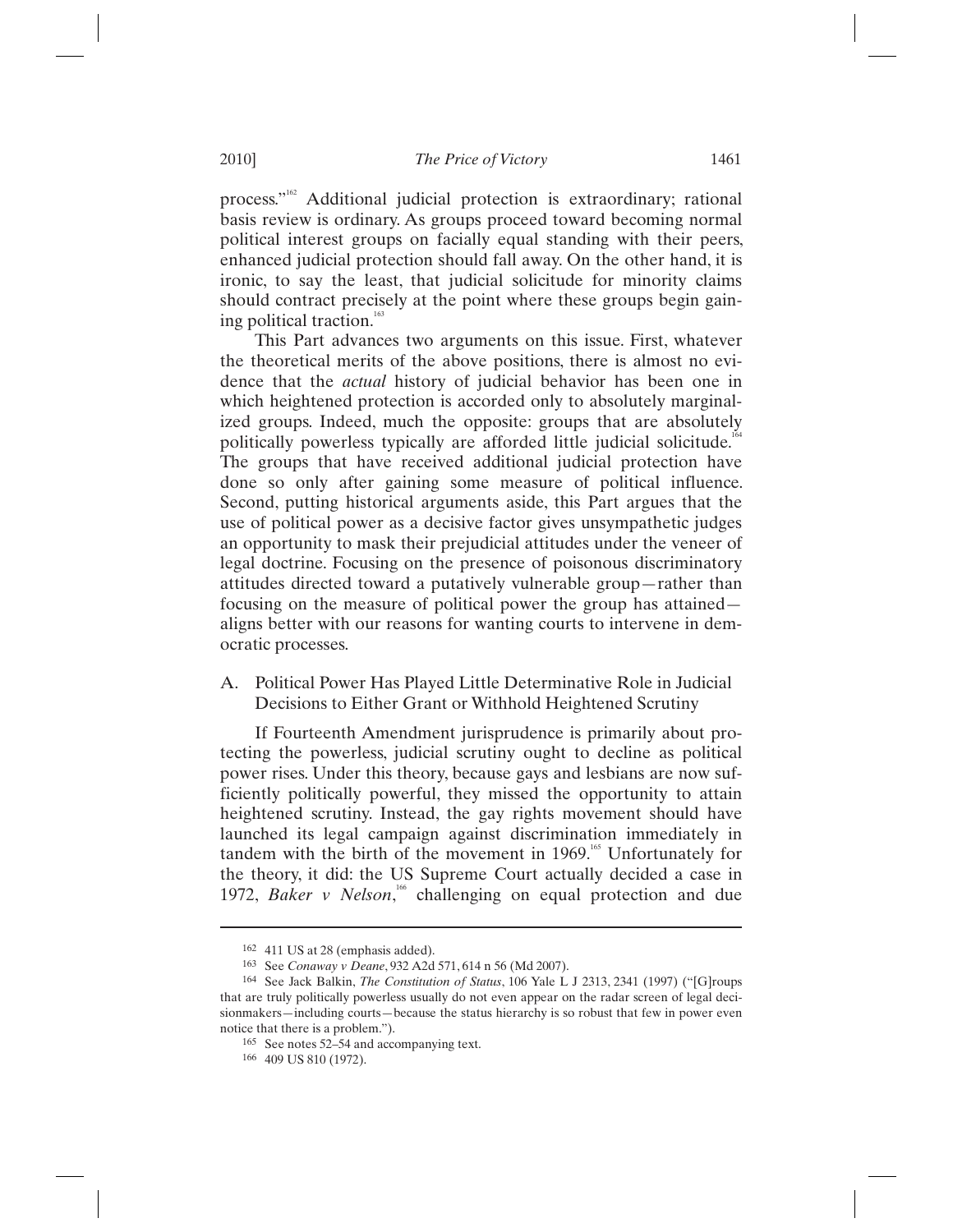process grounds the legality of excluding gays and lesbians from the marriage institution. Specifically, the Supreme Court dismissed the case in a single sentence: "Appeal from Sup. Ct. Minn. dismissed for want of substantial federal question."<sup>167</sup> In addition to demonstrating what happens when litigants put their legal carts before their political horses, *Baker* also raised a significant legal barrier to future gay rights litigation because technically it constitutes a decision on the merits and thus carries with it precedential value. $\mu$ 

The lesson of *Baker* tracks the experience of other disadvantaged groups, such as blacks and women, seeking judicial protection. In general, the judiciary tends to lag well behind the political branches in protecting the rights of minority groups, playing, at best, a supporting role.169 Jack Balkin described judges as akin to "place kickers" on a football team (compared to legislative "linebackers"):

Most place kickers are pretty bad at making an open-field tackle to stop a speedy running back returning a kickoff. But place kickers can help pile on after the other players have tackled or slowed down a runner. That is sometimes how I imagine courts and their relationship to social change: They see the running back lying on the ground, groaning under the weight of a huge pile of linebackers. The judges say to themselves, "It's time for us to do some justice!" and they throw themselves on the pile. $170$ 

Far from being at the vanguard of social justice, "when it comes to sensing large-scale changes in social attitudes and acting on them, courts are often like the cuckolded husband in the French farce: always the last to know."<sup>171</sup> It is only after "a significant amount of groundwork has already been prepared through political agitation,

<sup>&</sup>lt;sup>167</sup> Id at 810.<br><sup>168</sup> See *Walker v State*, 2006 US Dist LEXIS 98320, \*4 (SD Miss) (noting that since such a dismissal constitutes a judgment on the merits, lower courts must follow *Baker*'s lead on the propriety of such equal protection and due process claims "until the United States Supreme Court makes a different pronouncement on the issues" that case decided).

<sup>169</sup> See generally Gerald Rosenberg, *The Hollow Hope* (Chicago 2d ed 2008) (arguing that judicial action against Jim Crow was a lagging indicator against increased black political power); Michael J. Klarman, *From Jim Crow to Civil Rights* (Oxford 2004) (same). For a contrary view asserting that judges can and do act as vanguards for social change, see Paul Finkelman, Book Review, *Civil Rights in Historical Context: In Defense of* Brown, 118 Harv L Rev 973, 1008–10 (2005) (arguing that *Brown* was not a product of social forces but represented a bold step by the court that overcame substantial social and legal pressures), reviewing Klarman, *From Jim Crow*; Paul Finkelman, *The Radicalism of* Brown, 66 U Pitt L Rev 35, 38 (2004) (explaining "why *Brown* was jurisprudentially and substantively radical and why its implications were truly revolutionary").

<sup>170</sup> Jack Balkin**,** *What* Brown *Teaches Us about Constitutional Theory*, 90 Va L Rev 1537, 1549 (2004). 171 Id.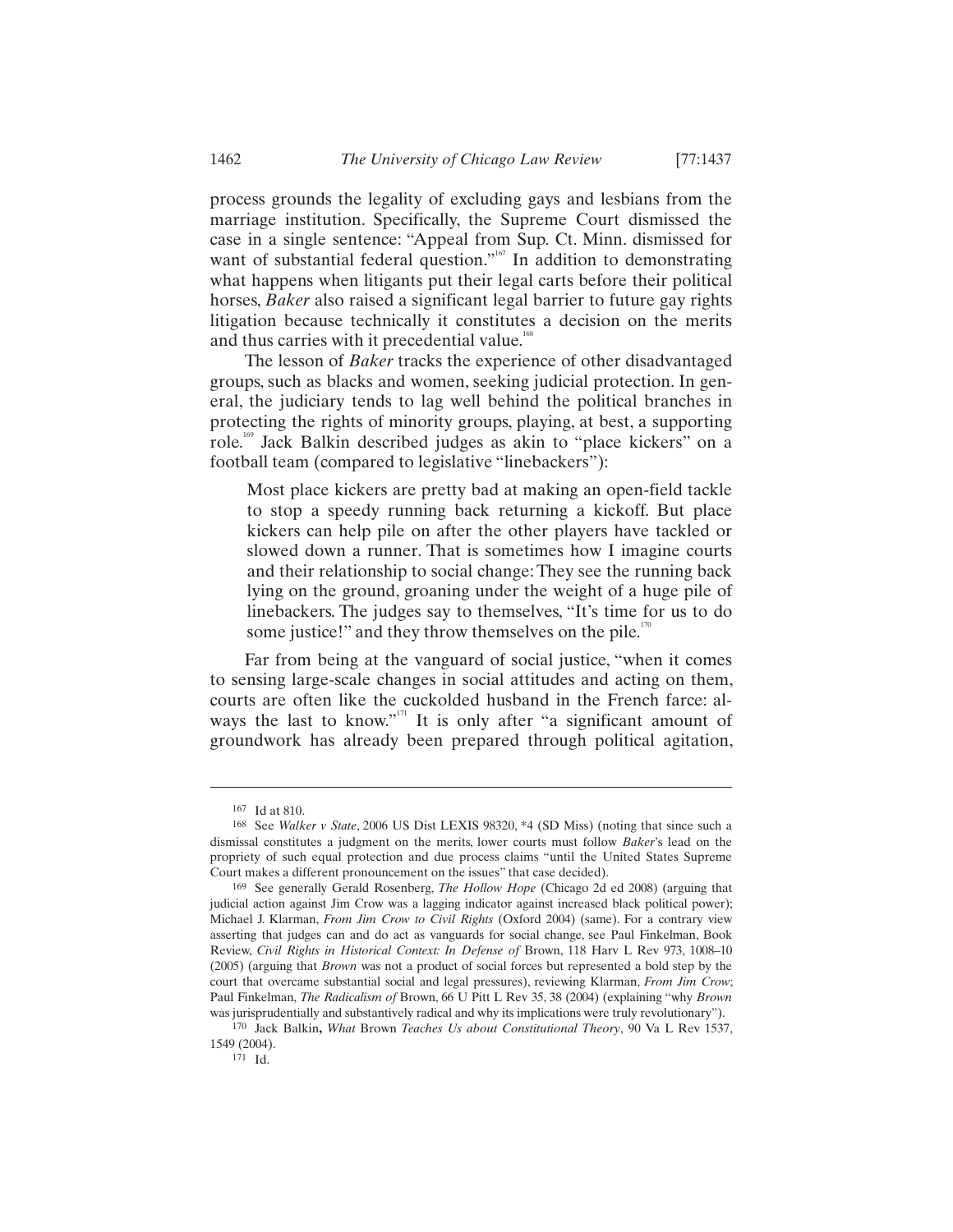direct action, and legislative reform" that courts intervene.<sup>172</sup> Where there is no social support for protecting a given minority, it is unclear why judges, who are part of that same society, should be expected to consistently rise above the prejudices of their times.<sup>173</sup>

This dynamic, recognized by the Iowa Supreme Court in *Varnum*,<sup>174</sup> has played out again and again across American history. There is a reason why in 1973 one gets a decision like *Frontiero*, 175 while in 1873 one gets profoundly prejudiced opinions like the concurrence in *Bradwell v Illinois*, declaring women unfit for legal practice.<sup>176</sup> Likewise for the timing difference in *Dred Scott*<sup>177</sup> or *Plessy v Ferguson*<sup>178</sup> compared to *Brown v Board of Education*<sup>179</sup> or *Loving v Virginia*.<sup>180</sup> Courts respond to social movements agitating for political change they do not predate them. $181$ 

Furthermore, the courts extend enhanced protection to groups that by no measure could be said to be politically powerless, at least compared to gays and lesbians.<sup>182</sup> As far as current federal doctrine is concerned (echoed by many states), gays and lesbians receive *less* judicial protection than do men,<sup>183</sup> whites, $184$  and illegitimate children.<sup>185</sup>

176 83 US (16 Wall) 130, 141 (1873) (Bradley concurring) (asserting that it was "the law of the Creator" that the "paramount destiny and mission of woman are to fulfill the noble and benign offices of wife and mother").<br>
<sup>177</sup> 60 US (19 How) 393 (1857).<br>
<sup>178</sup> 163 US 537 (1896).<br>
<sup>179</sup> 347 US 483 (1954).

180 388 US 1 (1967).

182 See Darren Lenard Hutchinson, *The Majoritarian Difficulty: Affirmative Action, Sodomy, and Supreme Court Politics*, 23 L & Ineq 1, 30–31 (2005):

183 See *Craig*, 429 US at 204 (holding that laws discriminating against men warrant heightened scrutiny).

<sup>172</sup> Id at 1549–50. See also id at 1550 ("[C]ourts confirm what has already been happening in the larger legal and political culture.").

<sup>173</sup> See Jeremy Waldron, *The Core of the Case against Judicial Review*, 115 Yale L J 1346, 1404 (2006) (observing that "judicial review cannot do anything for the rights of the minority if there is no support at all in the society for minority rights").

<sup>174</sup> See text accompanying notes 122–27.

<sup>175 411</sup> US at 685–88 & n 17 (plurality) (taking notice of statutory protections against sex discrimination and observing that women did "not constitute a small and powerless minority" in the course of invalidating a legislative classification discriminating against them).

<sup>181</sup> See Balkin, 106 Yale L J at 2340 (cited in note 164) ("[L]egal elites . . . usually respond to 'disadvantaged' groups only after a social movement has demanded a response. Ironically then, a status group must display some degree of political power . . . before it can be considered 'politically powerless' and hence deserving of legal protection.").

Several ... courts have specifically held, pointing to scattered statutory enactments that prohibit sexual orientation discrimination, that gays and lesbians possess too much political power to qualify as a suspect class. Yet the vast array of statutes that prohibit race and sex discrimination also apply to white men, and courts, nevertheless, apply strict scrutiny to their racial discrimination claims.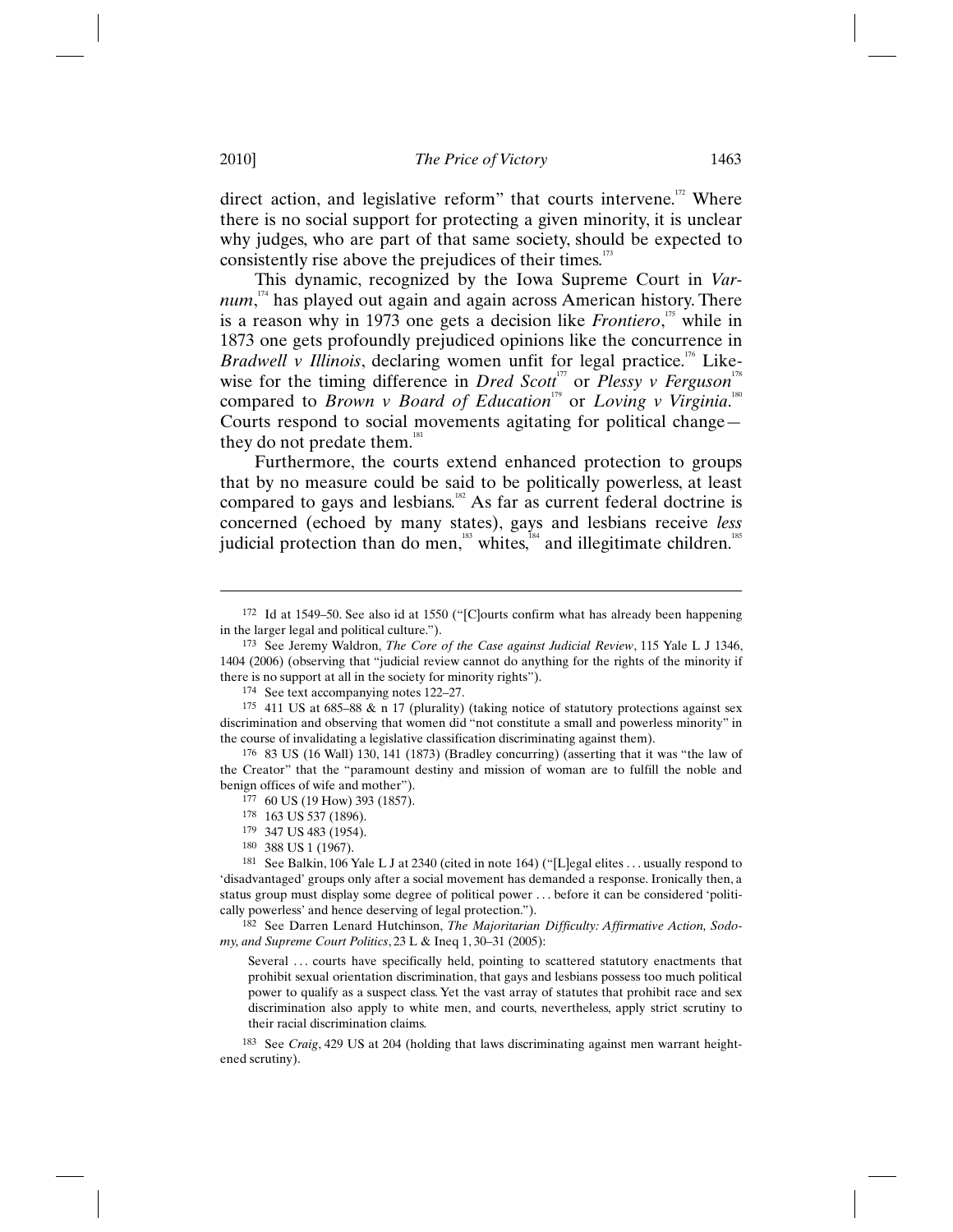To be sure, these groups typically gain such protections ancillary to protection granted to less powerful peers with whom they share a class. For example, whites receive strict scrutiny protection because black political vulnerability is translated into class-based protection from "racial" discrimination, not because whites themselves are seen as politically powerless.<sup>186</sup> This demonstrates that the initial focus of the doctrine is on groups, not classes: looking to whether race, or sex, or poverty, or sexual orientation deserves heightened scrutiny means looking at the *disadvantaged* contingent of those denominations to see if they qualify.<sup>187</sup> The enhanced protection provided to privileged groups such as whites is a logically unnecessary extra step, one that undermines the notion that the judicial focus accords solely to the politically powerless.

At the same time as they have been solidifying enhanced judicial protection for the privileged counterparts of already protected groups, courts have effectively frozen the list of new groups and classes to be deemed worthy of suspect status—neither adding new groups recognized as being politically powerless nor subtracting those whose political fortunes have risen. Consequently, there is no reported case in which a group that has at one point been classified as a suspect or quasi-suspect class has subsequently lost that classification, notwithstanding further advances in political potency.<sup>188</sup> This paralysis results from the disjuncture between rhetoric and practice: the doctrine tells us that more power should correlate with reduced protection, while the history indicates the reverse. In any event, this sort of judicial behavior makes it difficult to hold that political powerlessness is a necessary condition for receiving heightened scrutiny.

 <sup>184</sup> See *Richmond v J.A. Croson Co*, 488 US 469, 493–96 (1989) (mandating strict scrutiny for laws that discriminate against whites).

<sup>185</sup> See *Trimble v Gordon*, 430 US 762, 769 (1976) (applying heightened scrutiny to laws classifying people based on their status as illegitimate children).

<sup>186</sup> Though some commentators have strongly implied that whites are politically vulnerable. Consider, for example, Abigail Thernstrom and Edward Blum, *Do the Right Thing*, Wall St J A10 (July 15, 2005) (asserting the Congress renewed the Voting Rights Act because representatives were "terrified by" the political power of groups such as the NAACP).

<sup>&</sup>lt;sup>187</sup> See Ruth Colker, *Anti-subordination above All: Sex, Race, and Equal Protection*, 61 NYU L Rev 1003, 1022 n 71 (1986) (observing that the *Brown* court reached its decision based not on an abstract misuse of racial classifications, but by concretely focusing on the harms to black children specifically); Richard Lempert, *The Force of Irony: On the Morality of Affirmative Action and* United Steelworkers v. Weber, 95 Ethics 86, 89 (1984) ("[A] claim made by a white person as a member of the dominant majority draws its moral force largely from our collective horror at centuries of oppressing black people."). But note that strict scrutiny for whites was established in *Croson* in 1989—well after blacks began enjoying strict scrutiny protection.

<sup>188</sup> See Evan Gerstmann, *The Constitutional Underclass: Gays, Lesbians, and the Failure of Class-Based Equal Protection* 24 (Chicago 1999) ("The list of protected classes has been in stasis since [the mid-1970s].").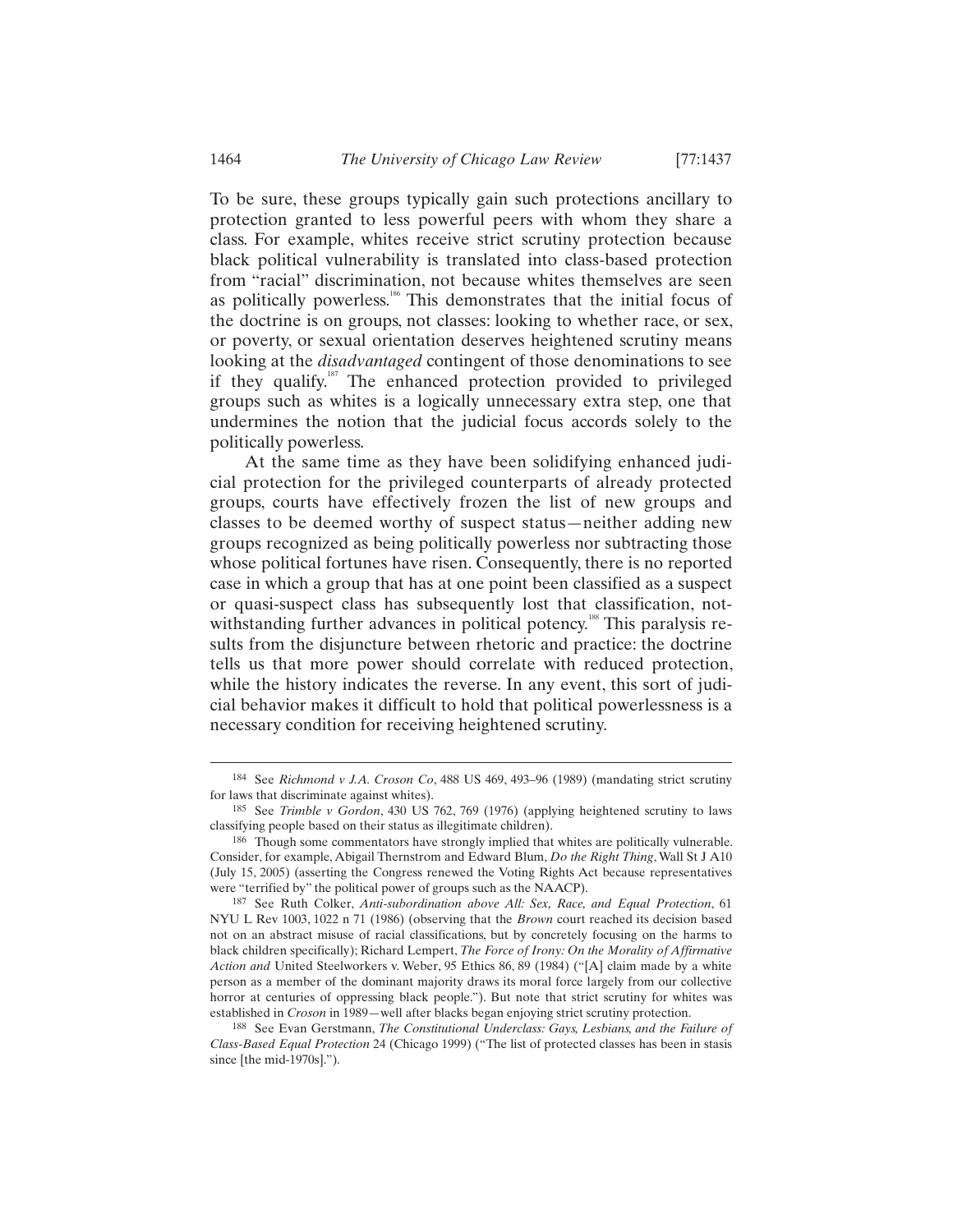Because of considerations like these, the Connecticut Supreme Court decided that, at best, political powerlessness (along with immutability) are "subsidiary" to whether the group has faced a history of discrimination and stereotyping unreflective of its ability to contribute to society.<sup>189</sup> Instead, the court simply observed that  $(1)$  gays and lesbians had less political power than do women and blacks today; (2) heightened scrutiny was applied to whites and men, unquestionably nonmarginal groups; and (3) "when African-Americans and women first were recognized as suspect and quasi-suspect classes, respectively, comprehensive legislation barring discrimination against those groups had been in effect for years [without] deter[ing] the United States Supreme Court from according them protected status."<sup>190</sup> Ultimately, the Connecticut court did not truly make a determination that gays and lesbians met some threshold level of political powerlessness so much as it observed that political powerlessness seemed to have no dispositive effect in prior judicial determinations of suspect status.

B. Demonstration of Political Power Should Have Minimal Probative Value in Assessing Whether a Group Should Receive Increased Judicial Protection

As a historical matter, (lack of) political power has played little role in the allocation of suspect status, and the presence of political power has not been a bar to receiving suspect status. Indeed, for the most part courts have only been willing to subject discrimination against marginal groups to close scrutiny when those groups had already demonstrated some political clout. At some level, this descriptive account itself is a strong warrant for the normative claim that the courts *should* take little notice of a group's political power in their heightened scrutiny analysis, to avoid imposing on courts an obligation they have proven themselves unable to meet and to avoid placing litigants in a no-win situation in which past triumphs close more doors

<sup>&</sup>lt;sup>189</sup> See *Kerrigan v Commissioner of Public Health*, 957 A2d 407, 427 (Conn 2008).<br><sup>190</sup> Id at 440–41. See also Kenji Yoshino, *Suspect Symbols: The Literary Argument for Heightened Scrutiny for Gays*, 96 Colum L Rev 1753, 1806 (1996) ("Blacks are protected by three federal constitutional amendments, major federal Civil Rights Acts of 1866, 1870, 1871, 1875 . . . 1957, 1960, 1964, 1965, and 1968, as well as by antidiscrimination laws in 48 of the states."). It is also worth noting that the definitive division between "gays and lesbians" and "person of color" is itself representative of an inaccurate stereotype of gays and lesbians as predominantly white and upper-class. See Darren Lenard Hutchinson, *"Gay Rights" for "Gay Whites"?: Race, Sexual Identity, and Equal Protection Discourse*, 85 Cornell L Rev 1358, 1372–74 (2000) ("[T]he narrow racial and class construction of gays and lesbians in the anti-gay context appears in the 'special rights' rhetoric, which anti-gay advocates employ to depict the gay and lesbian community as affluent, well-educated, privileged, and, therefore, undeserving of civil rights protection.").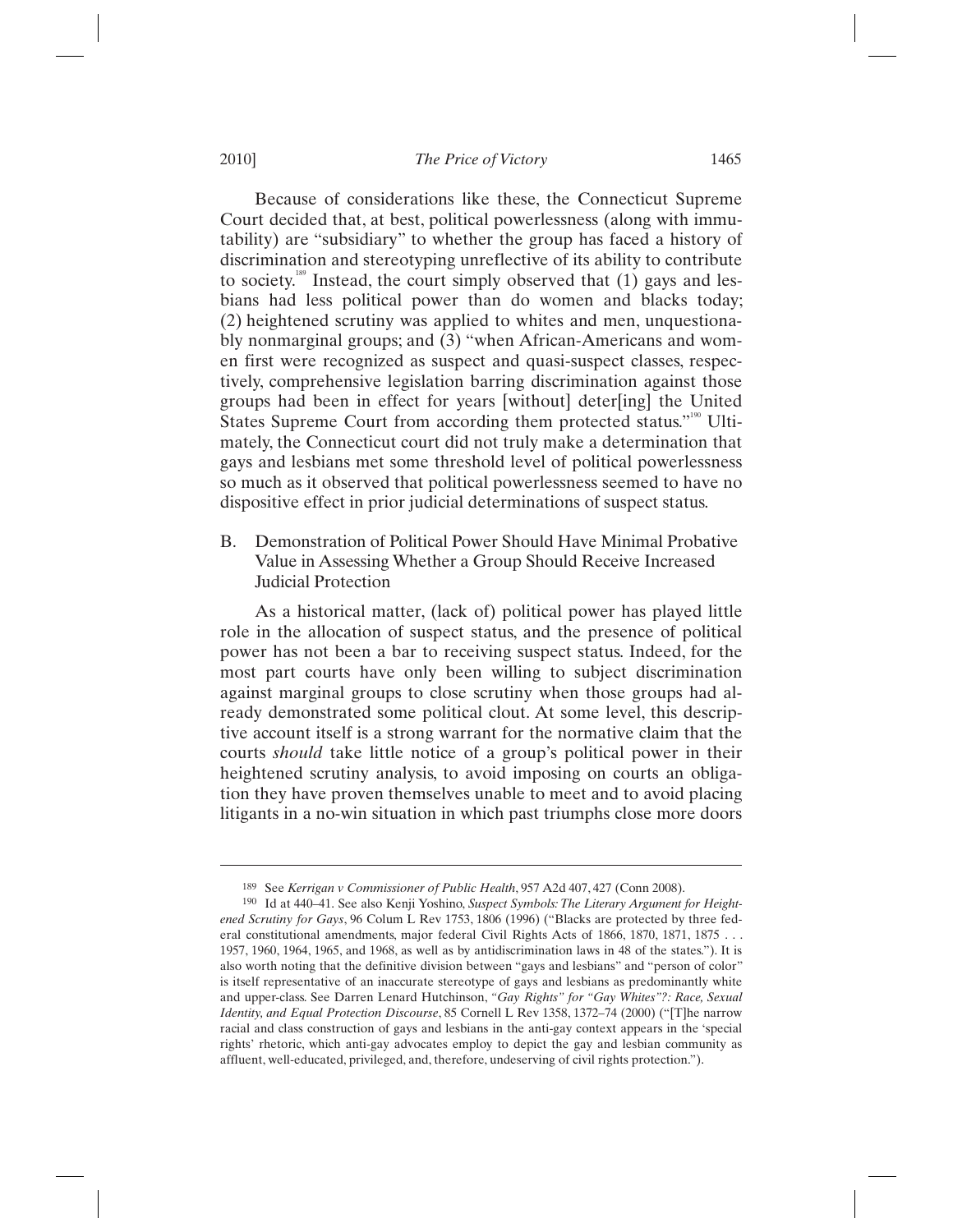than they open.<sup>191</sup> The point is not to demand that courts vigorously protect women's rights in 1873, or black rights in 1896, or gay rights in 1972; the historical inquiry demonstrates that this is unrealistic. This Comment accepts that courts will not be vanguards. Once that acknowledgment is made, however, it no longer makes sense for courts to rely on factors predicated on the notion that courts will be the first progressive actors on the scene.

1. The focus on political power allows judges to rationalize discriminatory attitudes.

Beyond historical observation, there are positive reasons for rejecting political powerlessness as a prerequisite for heightened scrutiny. A focus on whether putatively marginalized minorities have secured some political victories caters to cognitive instincts that act to reinforce discriminatory systems. In a liberal polity, discrimination is seen as wrong, and thus support for seemingly discriminatory or inegalitarian policies must be justified.<sup>192</sup> Gunner Myrdal described the "American dilemma" as

the ever-raging conflict between, on the one hand, the valuations preserved on the general plane which we call the "American creed," where the American thinks, talks, and acts under the influence of high national and Christian precepts and, on the other hand, the valuations on the specific planes of individual and group living, where personal and local interests; economic, social, and sexual jealousies; consideration of community prestige and conformity; group prejudice against particular persons or types of people; and all sorts of miscellaneous wants, impulses, and habits dominate his outlook. $19$ 

The problem is that, faced with this dilemma, people seek to resolve the cognitive dissonance by redefining the current state of affairs as just, rather than challenging the underlying inequality.<sup>194</sup> Even at the height

<sup>191</sup> For a fuller exploration of how past victories can act to block, rather than enable, future successes, see generally David Schraub, *Sticky Slopes* (unpublished manuscript, 2010), online at http://ssrn.com/abstract=1506125 (visited Mar 29, 2010). 192 See Reinhold Niebuhr, *Moral Man and Immoral Society: A Study in Ethics and Politics*

<sup>117 (</sup>Westminster 2002) (originally published 1932) ("Since inequalities of privilege are greater than could possibly be defended rationally, the intelligence of privileged groups is usually applied to the task of inventing specious proofs for the theory that universal values spring from, and that general interests are served by, the special privileges which they hold."). 193 Gunnar Myrdal, *An American Dilemma: The Negro Problem and Modern Democracy*

lxxix (Transaction 1996) (originally published 1944).

<sup>194</sup> See Jon Hanson and Kathleen Hanson, *The Blame Frame: Justifying (Racial) Injustice in America*, 41 Harv CR–CL L Rev 413, 419 (2006) ("[P]eople crave justice .... [H]owever ... we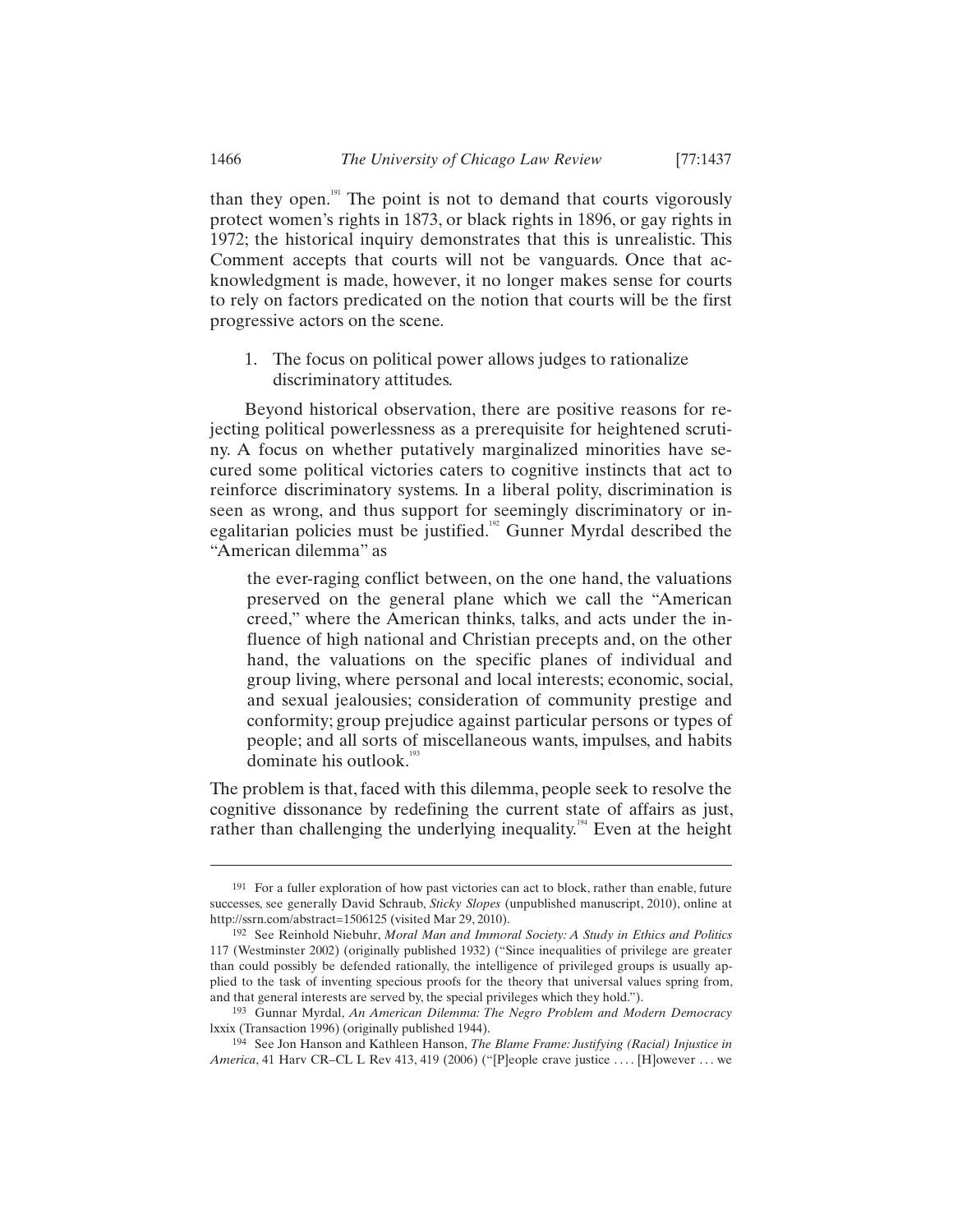of American racial apartheid, supporters of the system of white supremacy nonetheless sought to cast it as consistent with American norms of equality.<sup>195</sup> The conflict between discriminatory practices, on the one hand, and people's desire to see themselves as egalitarian, on the other, causes people to search persistently for ways to convince themselves that their behavior is fair and not motivated by prejudice.<sup>166</sup> Courts, as members of society, are generally implicated in this unjust scheme and thus have a psychological incentive to redefine it as justified.

One common way of reifying the justness of inequality is to recast the victims as truly advantaged—in possession of "special rights" or great political influence. Any amount of political power or social advancement can and has been taken to show that a group has attained "equality" and thus does not require "special" legal protections.<sup>197</sup> This is amply demonstrated in the history of the gay rights movement. Recall the *High Tech Gays* opinion, in which a handful of antidiscrimination ordinances (many quite limited) scattered across the country was considered sufficient to label gays and lesbians political powerful.<sup>19</sup>

Any evidence of gay political power can only be interpreted against an implicit baseline of how much power that group "should" possess—a determination that is necessarily subjective. Consequently, "[c]ourts have used identical evidence regarding pro-gay legislation as indicative of both gay power and powerlessness."<sup>199</sup> Because any expression of gay power will seem noteworthy and aberrant against a

often satisfy the craving through troubling means: when alleviating innocent suffering is at all difficult or complex, people reconceive the victim as deserving the suffering by assigning negative characteristics to her."). 195 See Jack M. Balkin, Plessy*,* Brown*, and* Grutter*: A Play in Three Acts*, 26 Cardozo L Rev

<sup>1689, 1692 (2005) (</sup>noting that many "believed that Jim Crow was fully consistent with equality and that to eliminate it would interfere with people's rights and liberties"); Randall Kennedy, *Marriage and the Struggle for Gay, Lesbian, and Black Liberation*, 2005 Utah L Rev 781, 790–91 ("Many slaveholders sincerely believed that for Negroes, bondage was a positive good. Similarly, many segregationists believed, honestly, that keeping blacks in their 'place' would redound to their benefit as well as to the interests of white society.").

<sup>196</sup> See John F. Dovidio and Samuel L. Gaertner, *Aversive Racism and Selection Decisions: 1989 and 1999*, 11 Psych Sci 315, 317–18 (2000) (arguing that given a neutral cover for making a decision, whites will overwhelmingly discriminate against blacks, whereas without such a cover they will treat whites and blacks equally); John F. Dovidio and Samuel L. Gartner, *Aversive Racism*, 36 Advances Exper Soc Psych 1, 3 (2004) (noting that the mechanisms behind aversive racism do not necessarily restrict themselves to the American racial context). 197 See generally Darren Lenard Hutchinson, *Racial Exhaustion*, 86 Wash U L Rev 917

<sup>(2009) (</sup>sourcing this argument to opponents of the original Reconstruction amendments and tracing its deployment against virtually every piece of civil rights legislation ever proposed).

<sup>198</sup> See 895 F2d at 574 n 10 (citing, among others, an antidiscrimination provision in Michigan that was limited to health care providers and several forward-looking city ordinances as proof that gays and lesbians were political equals).

<sup>199</sup> Yoshino, 96 Colum L Rev at 1805 (cited in note 190).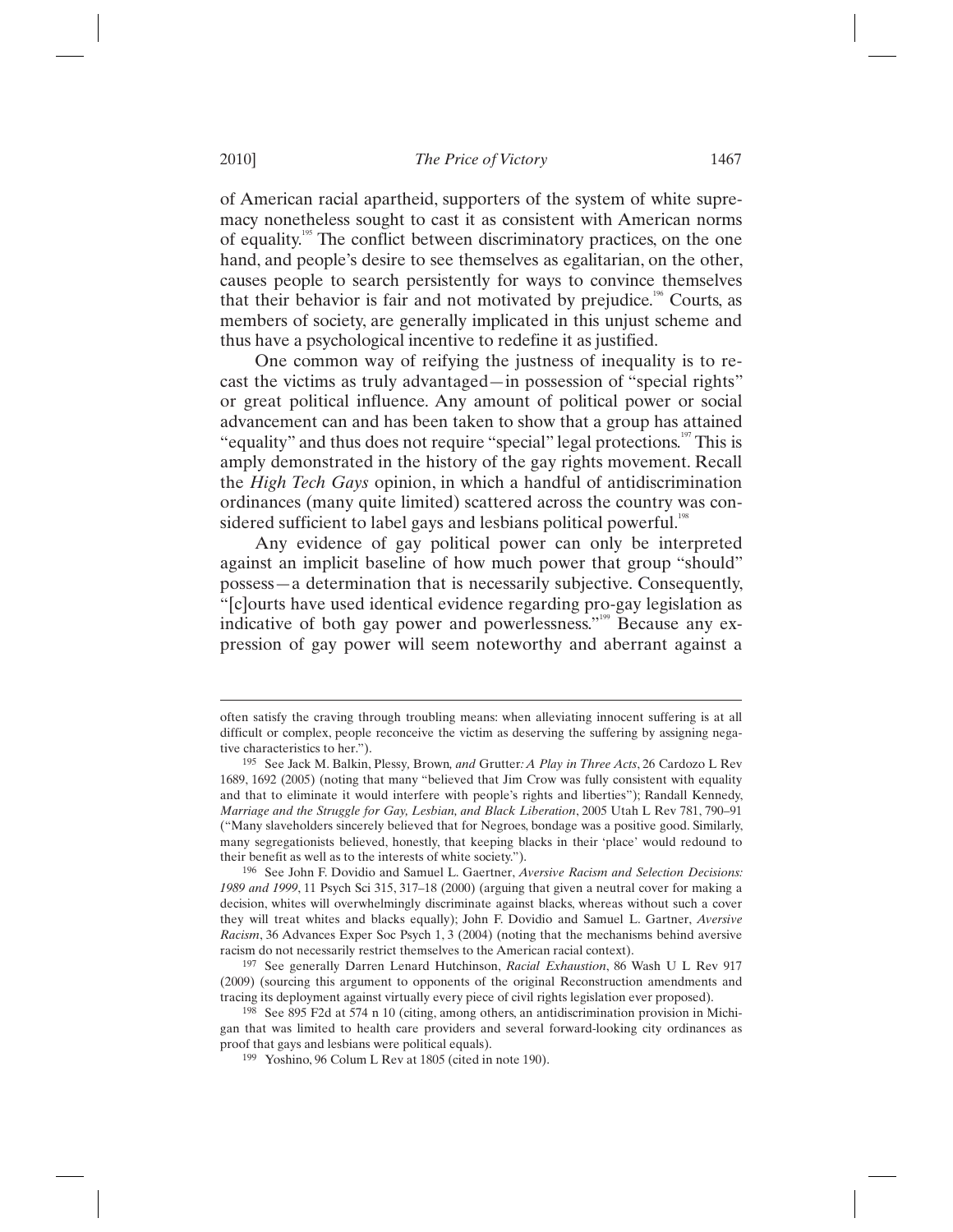backdrop of heterosexual normalcy,<sup>200</sup> maintaining political power as a barrier to judicial protection provides an easy psychological out for legal policymakers who do not wish to grapple with the continued effects of prejudice and inequality.

2. Opposing impermissible animus provides the strongest warrant for judicial protection of minorities.

Because society will always try to reinterpret its unjust social practices as fair and appropriate, any effective judicial intervention scheme must go straight to the source: the prejudice itself. This focus also attaches to the strongest elements of the *Carolene Products* framework.

Consider Bruce Ackerman's famous critique of the *Carolene Products*'s Footnote Four. Ackerman observes that all three elements of the "discrete and insular minorities" formulation either are *boons* in a democratic system, or at the very least cannot be the basis for suspicion when they result in defeats.<sup>201</sup> First, he argues that "minorities are *supposed* to lose in a democratic system—even when they want very much to win and even when they think (as they often will) that the majority is deeply wrong in ignoring their just complaints."<sup>202</sup> Even if one thinks that minority groups should generally be able to secure their ends (at least some of the time) through coalition dynamics, it is unclear

<sup>&</sup>lt;sup>200</sup> A DC district court judge, addressing the argument that gays and lesbians could not "gain the attention of politicians," responded that "[o]ne need only remember St. Patrick's Day 1991 in New York City to see Mayor David Dinkins marching in the traditionally Irish-Catholic parade with homosexual groups and activists who were important supporters during his tough mayoral campaign." *Steffan v Cheney*, 780 F Supp 1, 8–9 (DDC 1991), affd, *Steffan v Perry*, 41 F3d 677 (DC Cir 1994) (en banc). In response, Kenji Yoshino observed that "[t]he court does not ask why one can be expected to remember this event. Dinkins marching with the gays is memorable because it is the exception that proves the rule of politicians not wanting to support gays." Yoshino, 96 Colum L Rev at 1806 (cited in note 190). 201 Bruce A. Ackerman, *Beyond* Carolene Products, 98 Harv L Rev 713, 723–24 (1985):

*Carolene* is utterly wrongheaded in its diagnosis. Other things being equal, "discreteness and insularity" will normally be a source of enormous bargaining advantage, not disadvantage, for a group engaged in pluralist American politics. Except for special cases, the concerns that underlie *Carolene* should lead judges to protect groups that possess the opposite characteristics from the ones *Carolene* emphasizes—groups that are "anonymous and diffuse" rather than "discrete and insular." It is these groups that both political science and American history indicate are systematically disadvantaged in a pluralist democracy.

<sup>202</sup> Id at 719 (asserting that "absolutely central to democratic theory" is the observation that minorities are supposed to lose—their recourse lies in influencing the majority). See also *Holder v Hall*, 512 US 874, 901 n 10 (1994) (Thomas concurring) ("[I]n a majoritarian system, numerical minorities lose elections."); Waldron, 115 Yale L J at 1398 (cited in note 173) ("People including members of topical minorities—do not necessarily have the rights they think they have. They may be wrong about the rights they have; the majority may be right.").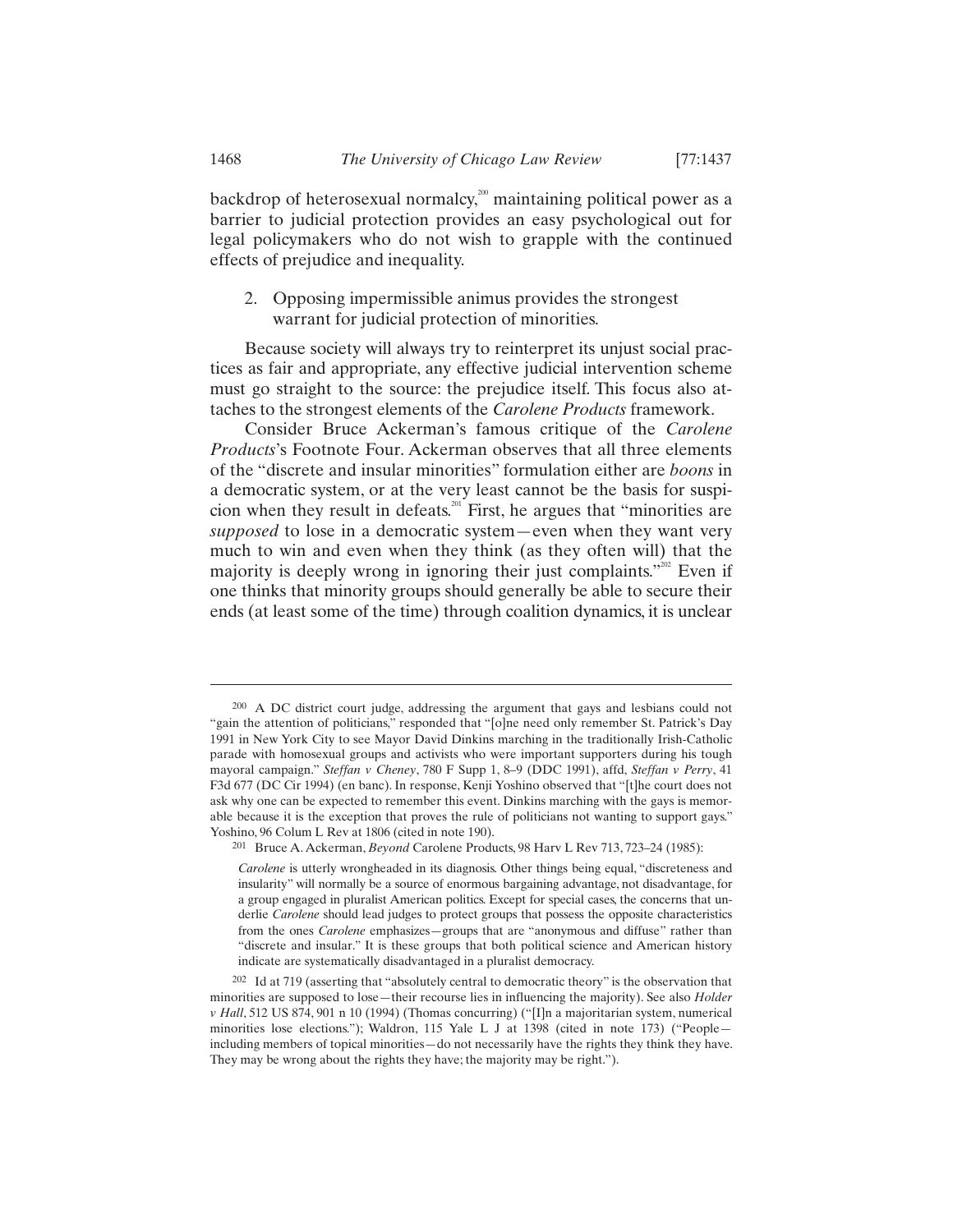"why minorities may dress up these expectations in the language of constitutional rights and demand judicial protection for them.<sup>32</sup>

Discreteness and insularity, for their part, are both actually beneficial qualities in the democratic process. Drawing on public choice literature, Ackerman notes that concentrated (insular) groups can overcome collective action problems, $204$  have greater political influence in Congress,<sup>205</sup> and are more easily organized.<sup>206</sup> This last attribute itself is assisted by discreteness (visibility), because a discrete group does not have to induce its members to reveal their stigmatized attribute in order to organize them.<sup>207</sup> These arguments were later echoed in Justice Scalia's *Romer* dissent, in which the gay community's insularity, relative affluence, and concentration were used to cast it as politically quite potent. $208$ 

But recall why *Carolene Products* extended special protection to these minority groups in the first place—because these groups may face "prejudice . . . which tends seriously to curtail the operation of those political processes ordinarily to be relied upon to protect minorities." Addressing the problem of prejudice, Ackerman retreats to a far more modest claim—simply expressing skepticism that legislators will forgo the opportunity to bargain with a potentially fruitful source of votes.<sup>2</sup>

This chink in the armor provides the point of counterattack. John Hart Ely's famous defense of *Carolene Products* focuses primarily on the need to provide open and equal democratic participation by invalidating laws that are indicative of procedural failures.<sup>211</sup> In defending heightened scrutiny for vulnerable minorities, however, he implicitly concedes that the worry is effectively substantive: laws singling out a minority group likely stem from "a simple desire to disadvantage the minority in question." $2^{12}$ 

206 Id at 726.

<sup>&</sup>lt;sup>203</sup> Ackerman, 98 Harv L Rev at 720 (cited in note 201).<br><sup>204</sup> Id at 724–26 (citing the NAACP and Anti-Defamation League as examples of collective action among minorities).

<sup>205</sup> Id at 726–28 (emphasizing that insular groups are "more likely to form a political lobby peopled by credible leaders who remain in close touch with the insular constituency they represent").

<sup>207</sup> Ackerman, 98 Harv L Rev at 730–31 (cited in note 201) (explaining that African-Americans need not purposefully and deliberately reveal the attribute making them an insular minority because it is apparent, unlike the case of gays, lesbians, or Jews).<br>
<sup>208</sup> See notes 88–91 and accompanying text.<br>
<sup>209</sup> *Carolene Products*, 304 US at 152–53 n 4.<br>
<sup>210</sup> Ackerman, 98 Harv L Rev at 732–35 (cited

wherein political majorities simply refuse to work with minority groups is implausible in all but the most extreme circumstances).

<sup>211</sup> See John Hart Ely, *Democracy and Distrust: A Theory of Judicial Review* 181 (Harvard 1980).

<sup>212</sup> Id at 147. There is, as Charles Lawrence, III argues, no way around the fundamentally substantive nature of the claim—courts protect minority groups because they have bought into a substantive value judgment that discrimination against, and subordination of, those groups is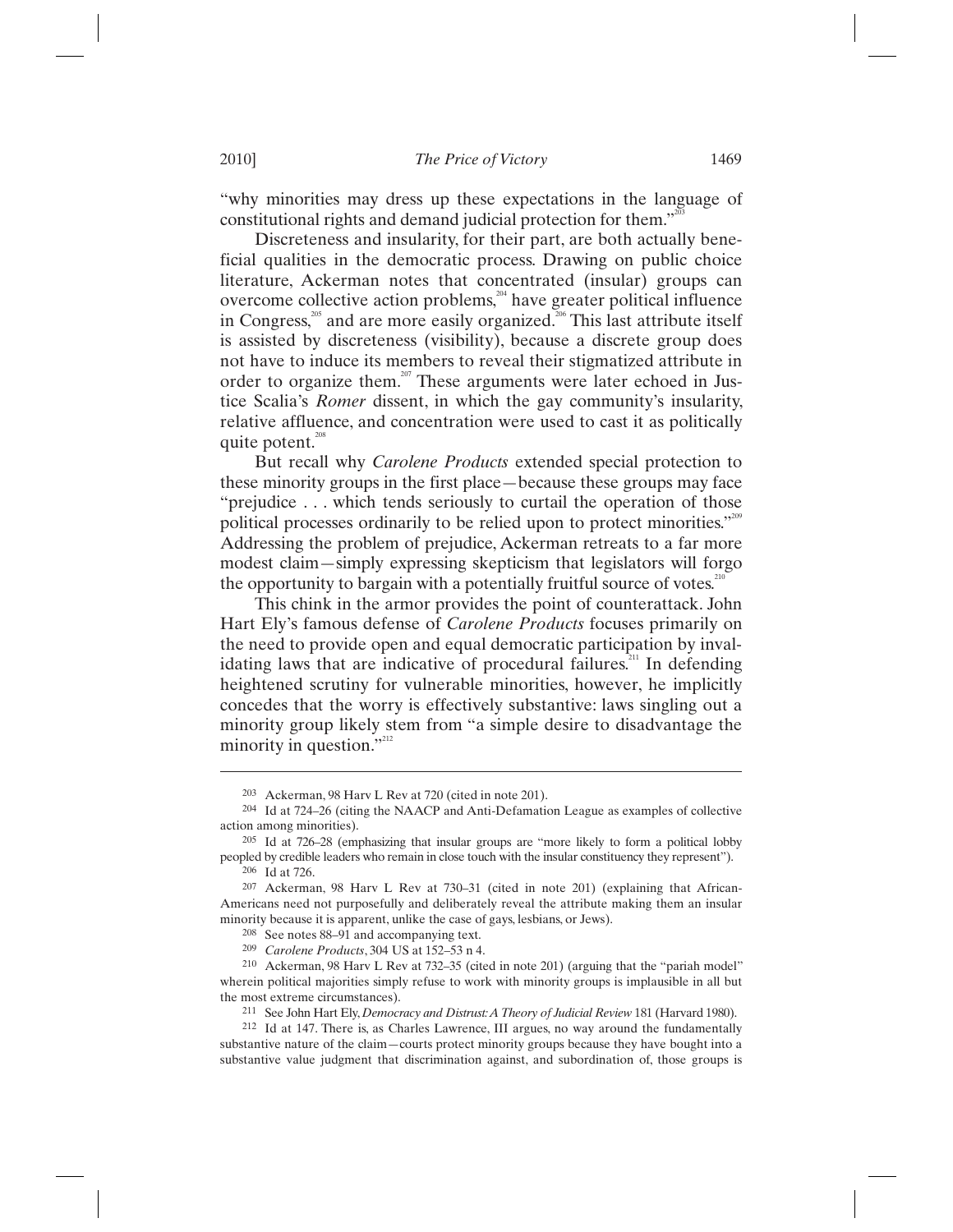In their own reconstruction of *Carolene Products*, Daniel Farber and Phillip Frickey also use the angle of prejudice to critique Ackerman on both theoretical and empirical grounds.213 Where there is an *ideological* preference for subordinating a certain group, it is quite possible that prejudice can override normal democratic bargaining, because part of what the legislator is attempting to achieve is the continued marginalization of the disfavored group.<sup>214</sup> As Farber and Frickey put it, "part of the 'political processes ordinarily to be relied upon to protect minorities' may be a legislator's ideological commitment to fair treatment, which may not extend to 'second-class citizens.'<sup>"215</sup> These prejudicial attitudes can manifest without overt intention—indeed, where "a society has recently adopted a moral ethic that repudiates racial disadvantaging for its own sake, governmental decisionmakers are as likely to repress their racial motives" as they are to simply lie about them after the fact.<sup>216</sup> Consequently, it makes more sense for courts to analyze allegedly inegalitarian actions with reference to the act's prejudicial "cultural meaning," rather than to look for explicit statements denying the minority group the right to equal participation.<sup>217</sup>

In normal democratic operations, discrete and insular minorities should be quite capable of protecting their own interests; it is when they *cannot* that we begin to search for some sort of failure. What distinguishes groups worthy of heightened protection from normal political losers is the existence of morally intolerable prejudice, which blocks targeted groups from equal participation in the system of democratic bargaining. Where hostility to, and subordination of, a particular group is itself a popular and salient political goal, then judicial scrutiny is warranted even if at times the marginalized group has managed to secure some legislative protections.<sup>218</sup>

morally intolerable. See Charles R. Lawrence, III, *Forbidden Conversations: On Race, Privacy, and Community (A Continuing Conversation with John Ely on Racism and Democracy)*, 114 Yale L J 1353, 1382–84 (2005) (asserting that Ely's theory has to be undergirded by a substantive constitutional norm that certain groups cannot be subjected to social subordination).

<sup>213</sup> See Daniel A. Farber and Philip P. Frickey, *Is* Carolene Products *Dead? Reflections on Affirmative Action and the Dynamics of Civil Rights Legislation*, 79 Cal L Rev 686, 702–08 (1991).

<sup>214</sup> See id at 702 ("The power a minority group can muster will be limited to the extent that other voters (and legislators) are ideologically motivated to suppress it.").

<sup>215</sup> Id, quoting *Carolene Products*, 304 US at 152–53 n 4.

<sup>216</sup> Charles R. Lawrence, III, *The Id, the Ego, and Equal Protection: Reckoning with Un-*

<sup>&</sup>lt;sup>217</sup> See id at 355 (explicating the "cultural meaning" test as the proper standard for when judicial actors ought to apply heightened scrutiny).

<sup>218</sup> See Ely, *Democracy and Distrust* at 153 (cited in note 211) (noting the possibility of "attempts to inflict inequality for its own sake—to treat a group worse not in the service of some overriding social goal but largely for the sake of simply disadvantaging its members"); Robert M. Cover, *The Origins of Judicial Activism in the Protection of Minorities*, 91 Yale L J 1287, 1296–97 (1982) ("[O]rganized baiting of minorities has been one of the levers for manipulating masses